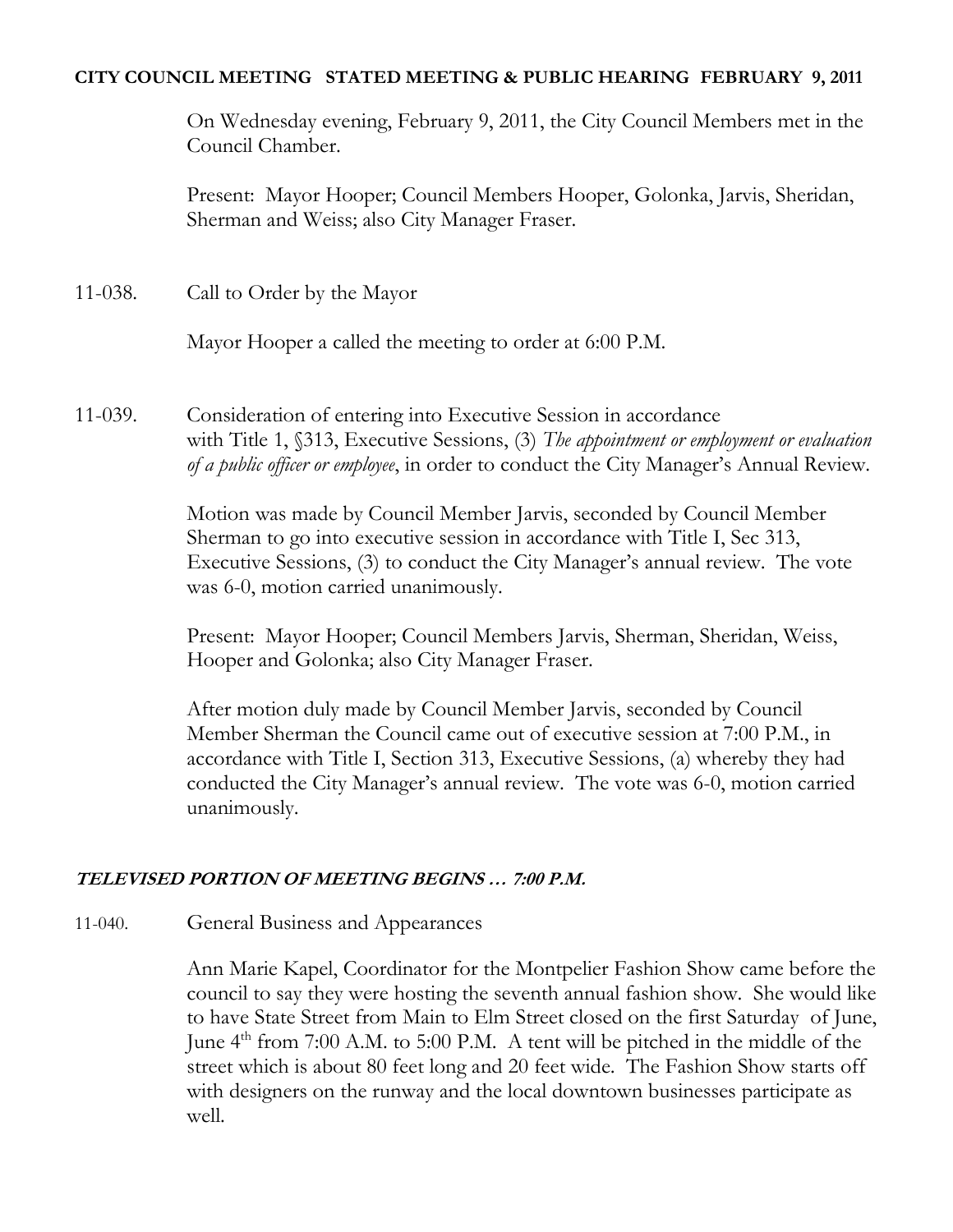### **City Council Meeting Page 2 of 30 February 9, 2011**

There will be live music, hopefully the Glee Club from the Middle School will be performing on the street and the contemporary dance and fitness studio plans on doing a couple of dance numbers.

Mayor Hooper asked her to work with the Farmer's Market so they are aware this is happening. The event has been embraced by everyone.

Council Member Golonka said there was a concern he had heard about last year. There are a lot of kids present. Has that been addressed?

Ms. Kapel said it will absolutely not be there. It has been growing each year and as the crowd grows new things start popping up. There will be a rehearsal so there will be no surprises.

Council Member Weiss said if they coordinated with Montpelier Alive he would be satisfied.

Council Member Jarvis said it is really a fun event and it is nice to see that it is growing and something that people come to Montpelier to see.

- 11-041. Consideration of the Consent Agenda:
	- a) Consideration of the Minutes from the City Council's December 8<sup>th</sup> and December 15<sup>th</sup>, 2010 Meetings.
	- b) Consideration of approving the Annual Highway Mileage Certificate for State Fiscal Year 2012. The certificate is required annually by the Vermont Agency of Transportation (VTrans) – Division of Planning, Outreach & Community Affairs (formerly Policy & Planning Division). The certificate provides a formal documentation of the length in miles of public highways owned and maintained by the City of Montpelier for each of the four highway classifications. The certificate is the basis for determining the amount of state aid participation a town receives for highway maintenance. Note that there is a slight change this year in our Class 1 mileage due to construction related realignment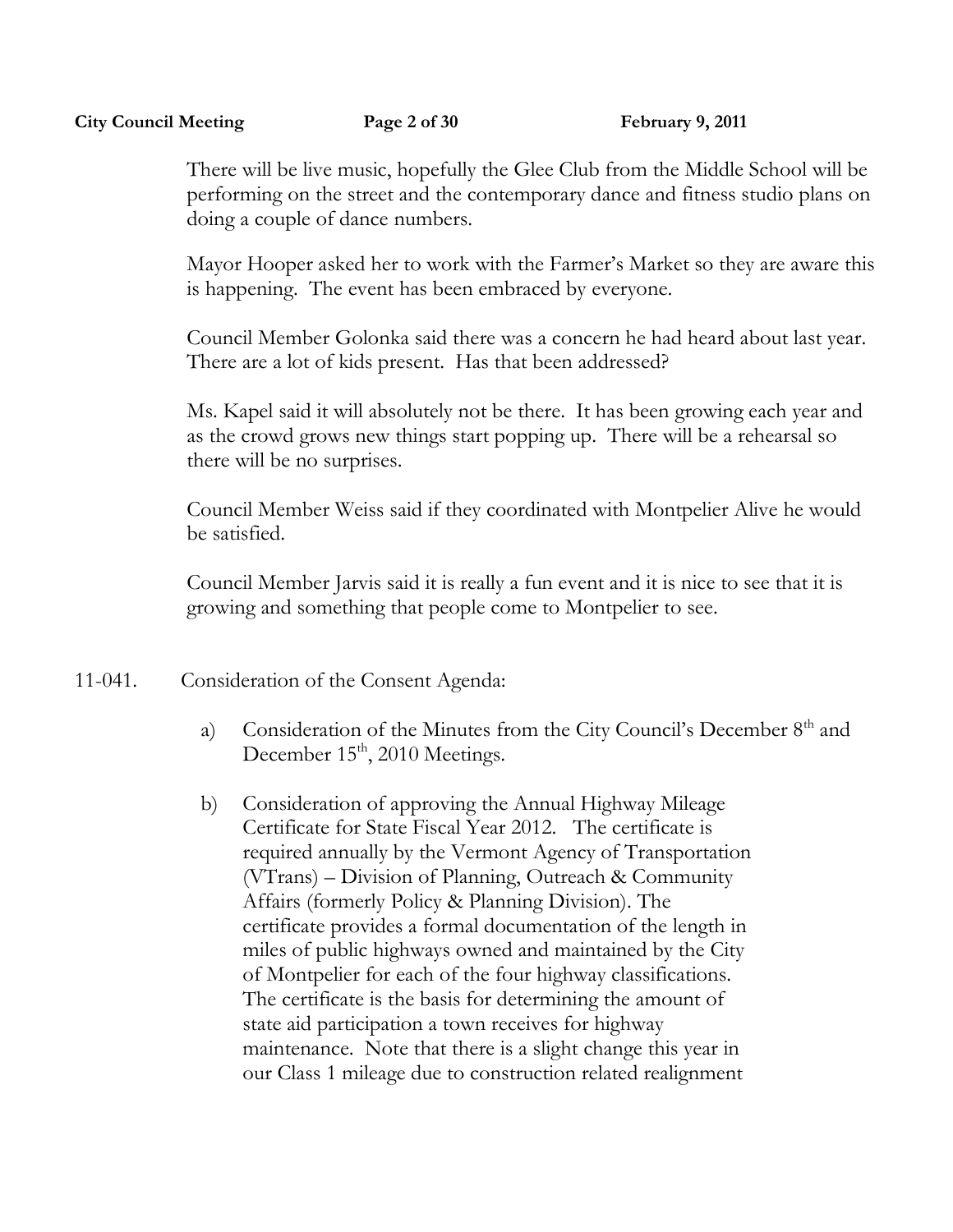measurements at the Rte. 2 / Rte. 302 intersection. The document must be returned to VTrans by no later than February 20, 2011. A majority of City Council will need to sign the certificate in the space provided. The City Clerk will record the document upon return receipt of the approved certificate from the Agency.

- c) Consideration of authorizing the Police Department to purchase two new parking vending machines; these machines would be replacements for the 60 State Street and Capitol Plaza parking lots. Cale Parking Systems submitted a proposal for \$27,810 (initial cost for the two machines plus installation/training); this would allow the Parking Division to have these units operational in the spring of 2011.
- d) Consideration of authorizing the City Manager to sign a "Reservation of Rights" for the *Walker Motors, Inc. et al v. City of Montpelier, VT, et al* case. The City has coverage under the Vermont League of Cities and Towns Property and Casualty Intermunicipal Fund, Inc. ("PACIF") program. This means PACIF is willing to assign defense counsel (McNeil, Leddy & Sheahan) to defend the claims, under a reservation of rights, if agreeable with City Council.
- e) Consideration of leasing three updated digital imaging systems:
	- 1) Due to incentives that are currently being offered by digital imaging system providers, the City has the opportunity to have newer digital imaging equipment with added functions and save money when compared to our current costs.
	- 2) Staff recommends accepting OCE's proposal for a five-year lease for three digital servicing systems at the monthly cost of \$1,150.00. This proposal includes consolidating and improving the printing, copying, scanning and faxing functions in the Finance, Planning and Clerk/Treasurer's Offices. (See memo from Finance Director dated January 14, 2011.)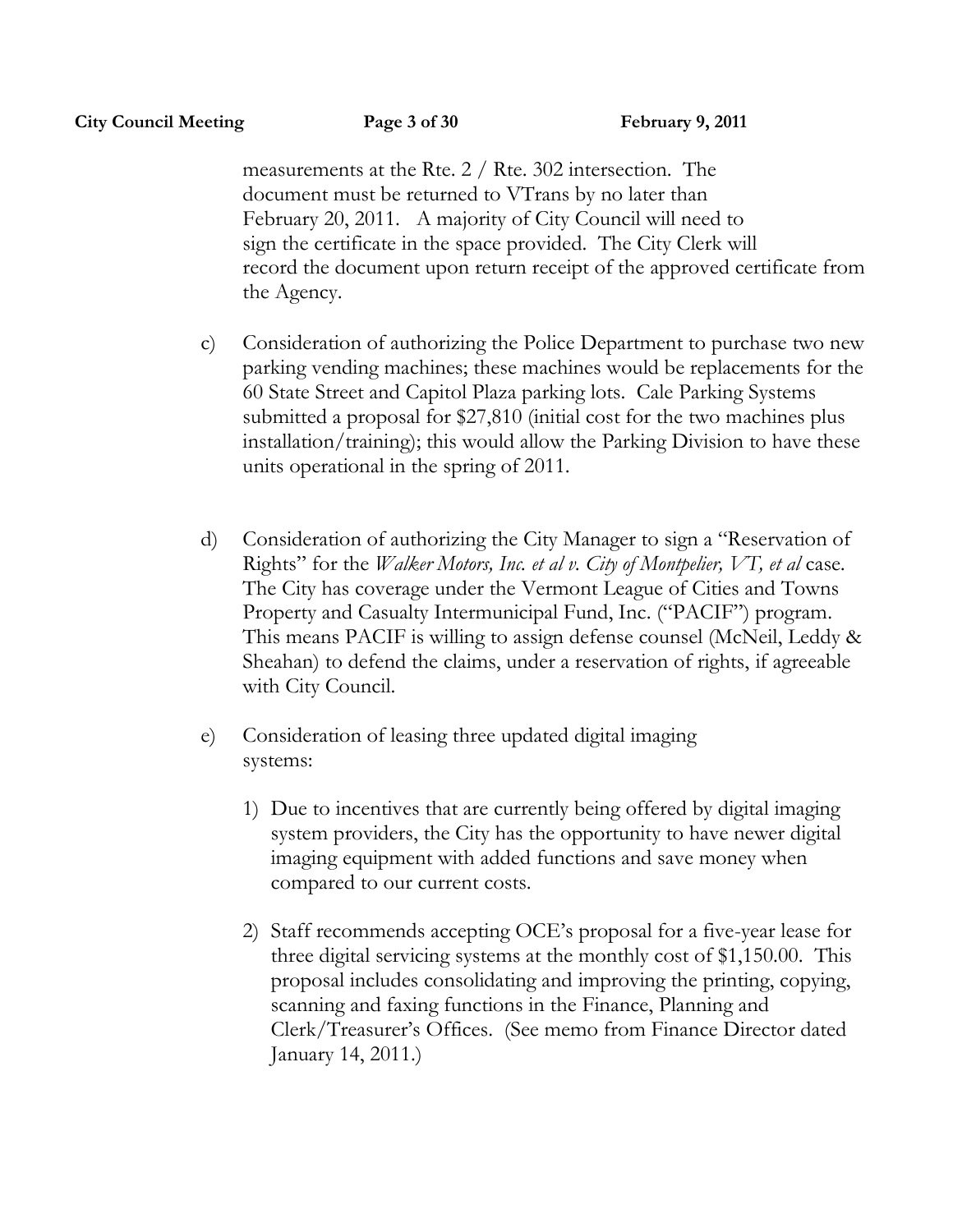### **City Council Meeting Page 4 of 30 February 9, 2011**

- 3) This item was pulled from the January  $20<sup>th</sup>$  Consent Agenda due to a question about the current lease buyout. The question has been answered, and staff continues to recommend accepting OCE' North America's proposal.
- f) Acting as the Liquor Control Commission, City Council Members may now consider the following:
	- 1. Ratification of the issuance of a Catering Permit to Yebba, Inc., d/b/a The Abbey Pub & Restaurant, for a Cocktail Reception on Thursday, February  $10^{th}$ , from 3:00 to 7:00 P.M. in the Cedar Creek Room of the State House.
	- 2. Ratification of the issuance of a Catering Permit to Vermont Hospitality Management, d/b/a New England Culinary Institute, for a Dinner on Thursday, February 10<sup>th</sup>, from 4:30 to 8:30 P.M. at National Life's Hopkins House.
	- 3. Ratification of the issuance of a Catering Permit to Hyzer Industries, Inc., d/b/a Three Penny Taproom, for a *"Customer Appreciation Party"*  on Friday, February 11<sup>th</sup>, from 6:00 to 8:00 P.M. at Onion River Sports, 20 Langdon Street.
	- 4. Application for an "*Educational Sampling Event"* Permit from Vermont Brewers' Association for a Vermont Grocers' Association Legislative Reception scheduled to be held on Thursday, February 24<sup>th</sup>, from 4:00 to 8:00 P.M. in the State House Cafeteria.
- g) Approval of Payroll and Bills

 General Fund Warrant dated January 27, 2011 in the amount of \$377,954.20. Payroll Warrant dated February 3, 2011 in the amount of \$33,154.48 and \$113,095.18.

Motion was made by Council Member Sheridan, seconded by Council Member Weiss to approve the consent agenda.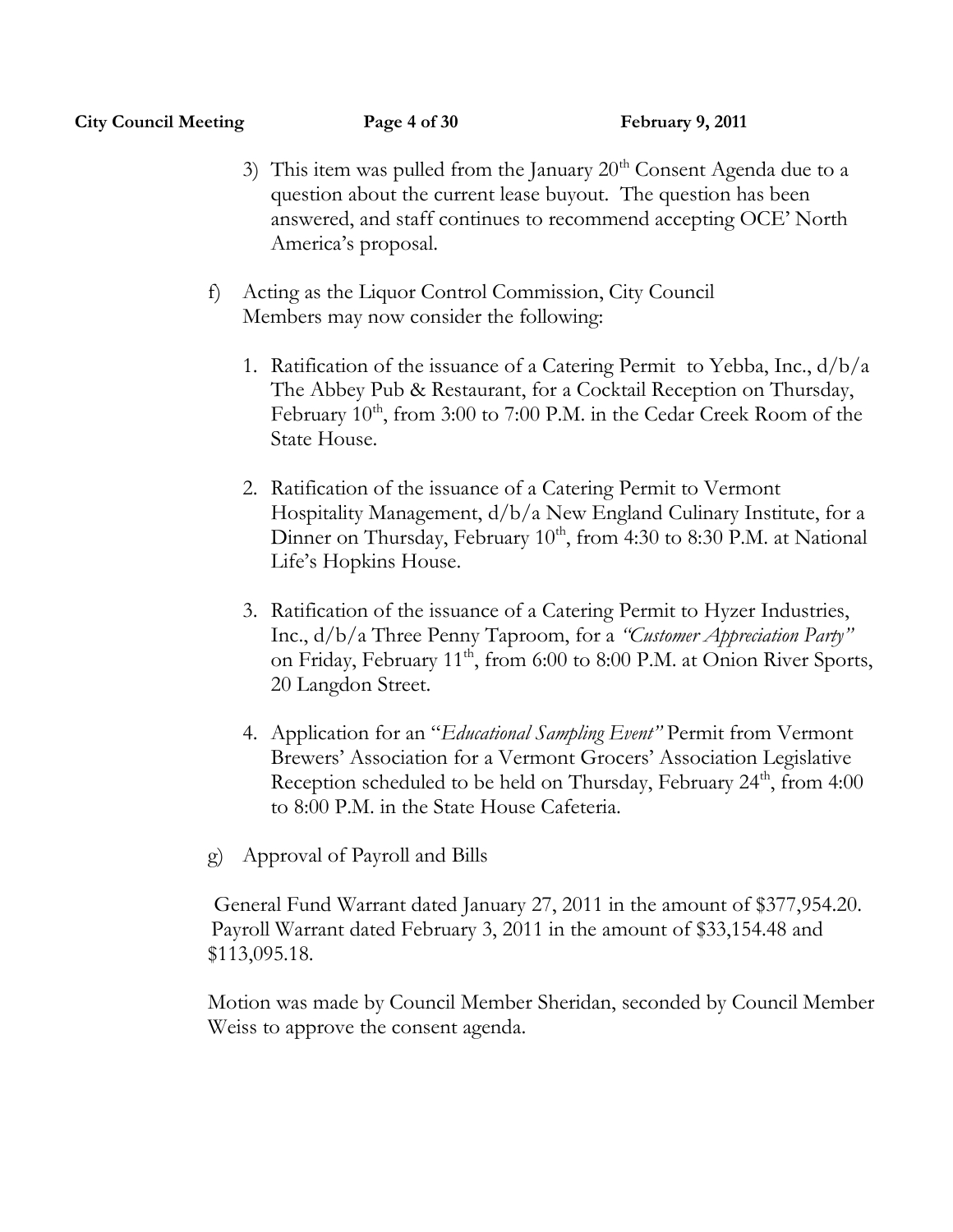### **City Council Meeting Page 5 of 30 February 9, 2011**

Council Member Sherman said she had a question about the parking vending machines. There is always a lot of confusion about whether people have to pay on weekends. She would like to pull that.

Council Member Golonka said he needs to recuse himself from voting on the the Walker Motors issue.

Mayor Hooper called for a vote on the motion after removing the parking vending machine. The vote was 6-0, except on the Walker Motors issue where Council Member Golonka had recused himself.

11-041(A) Consideration of authorizing the Police Department to purchase two new parking vending machines; these machines would be replacements for the 60 State Street and Capitol Plaza parking lots. Cale Parking Systems submitted a proposal for \$27,810 (initial cost for the two machines plus installation/training); this would allow the Parking Division to have these units operational in the spring of 2011.

> Council Member Sherman said in response to the confusion about the current vending machines if these would also not be used on weekends because parking is free on weekends. If so can that be clearly marked.

City Manager Fraser said that would be their intent.

Council Member Weiss asked if the \$27,000 included the training for the new vending machines.

City Manager Fraser replied it is inclusive.

Motion was made by Council Member Jarvis, seconded by Council Member Sherman to authorize the Police Department to purchase two new parking vending machines. The vote was 6-0, motion carried unanimously.

11-042. Consideration of approving, and authorizing the City Manager to sign, the Efficiency Vermont Contract; formally endorse the forming of a committee to help the City move forward in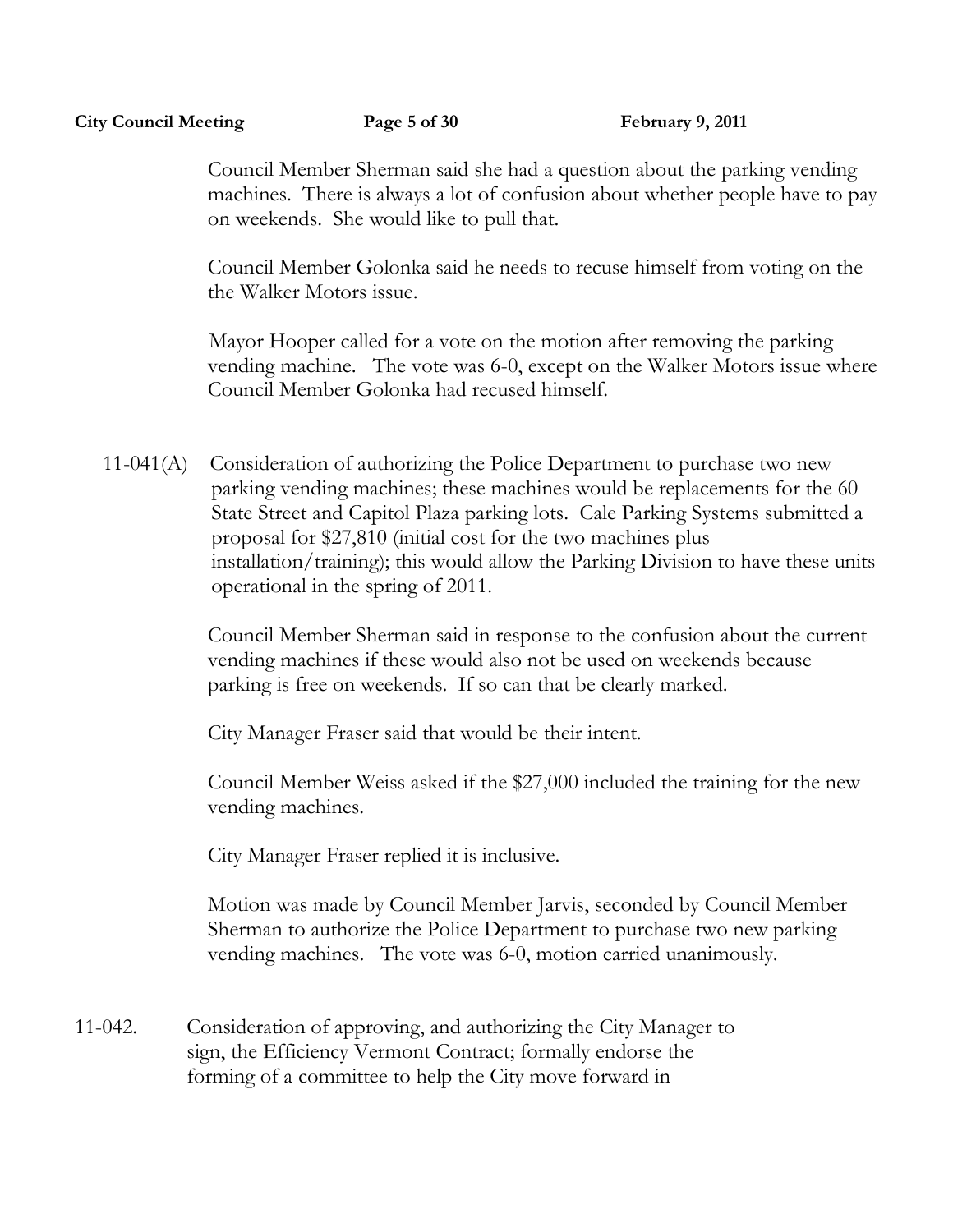improving the efficiency of its street lighting; and appoint citizens who have indicated an interest in serving on this committee.

- a) This process will involve both eliminating unnecessary streetlights and converting remaining lights to more energy efficient technology.
- b) The committee will guide the City through the process of developing an accurate inventory of lighting, assessing lighting needs and levels, and developing a project scope and budget; staff anticipates a six-month time commitment.
- c) Staff advertised and will provide Council with the names of those individuals who are interested in serving.
- d) Recommendation: Approve the contract with Efficiency Vermont and authorize the City Manager to sign the document; formally endorse the forming of a committee; and make the appointments to this "temporary" committee.

City Manager Fraser said the Council over the last year or two has included looking at street lighting as part of its priorities and looked at some options for doing that. In the spring they received a Letter of Intent from Honeywell and they worked up some preliminary numbers for us and they basically decided that wasn't the way to go. It didn't look like it was going to be cost effective for the city. In the meantime there have been some other programs including Efficiency Vermont and the Town of Hartford on their own did some new lighting. They started looking at alternatives. Paul Markowitz, does contract work Efficiency Vermont and he offered to volunteer as a citizen to head this up. He is interested in leading the city through this process. The idea is we would enter into an Efficiency Vermont contract with the idea to create a committee to take a look at the process. Tom McArdle will talk about some of the options available to us. They are asking the Council to approve the contract with Efficiency Vermont and approve creating a committee and going forward with this effort.

Tom McArdle, Assistant Director of Public Works said the city recently received a letter from Green Mountain Power saying that as mercury is a hazardous product, they were phasing out those lights. Montpelier has a rate 16 for our lights, which is \$10 per month for a 100 watt bulb. Green Mountain Power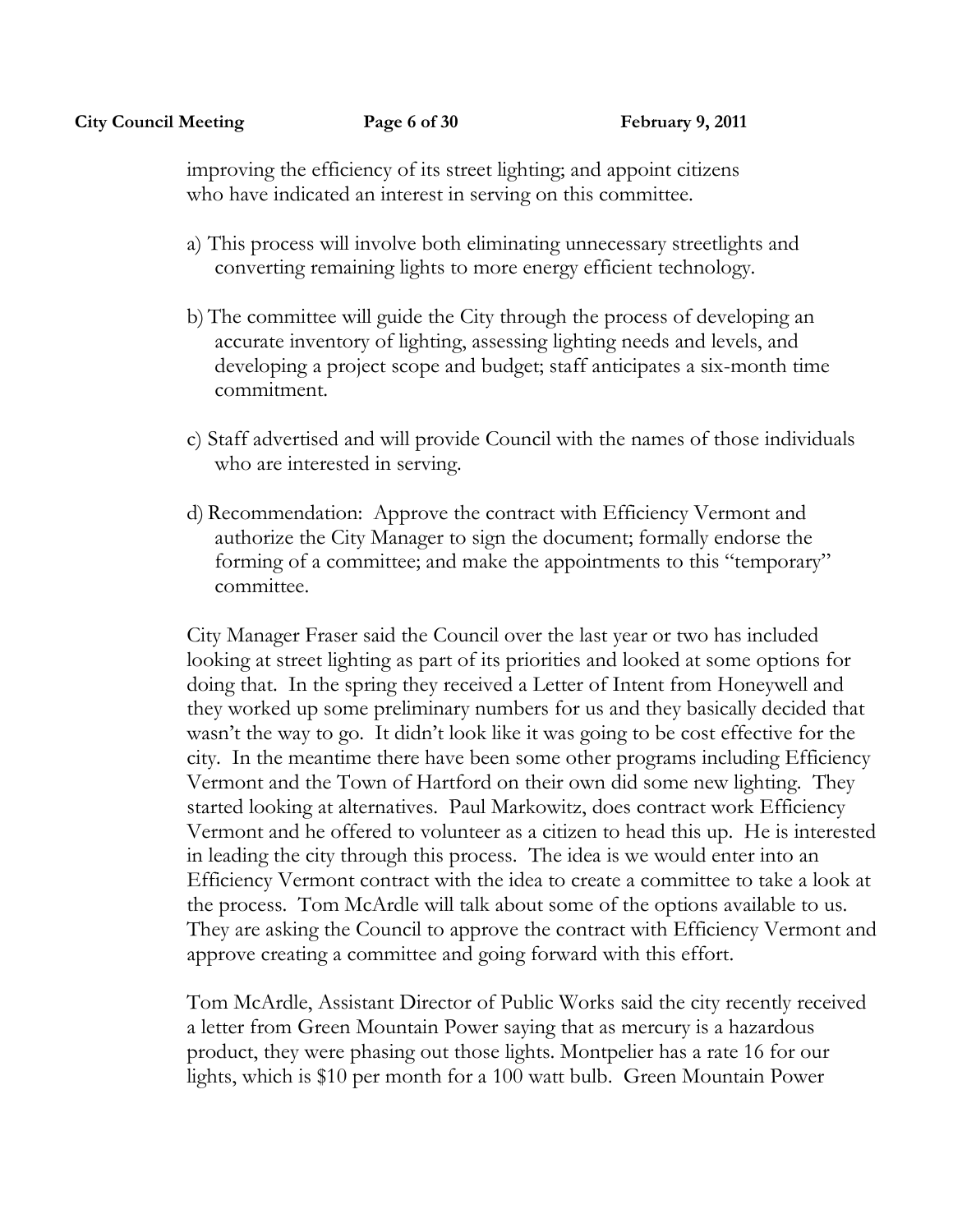notified us they are going to be replacing the lights for us with LED, and have already done so in several locations. This would move us to a rate 18 which is about a 30 to 40 percent increase in cost depending on what the equivalent is.

That is really forcing our hands because we are looking at a substantial increase. The problem with Green Mountain Power's conversion to LED lights is that although they will be paying much less in electrical costs there is no payback. We are at rate 18 forever. The cost of the fixture are about \$500 or \$600 each. They were looking at a process or program where we would purchase the lights and own them and contract with the utility company to install them. They have exclusive domain over the utility pole. Only they can be on the pole and work in the area where the power is. The city would enter into an agreement with Green Mountain Power as Hartford did to do any maintenance. Of course, with LED lights maintenance is nothing. In fact the first five years they are under warranty and have a 20 year life cycle and maintain their lumines throughout their life. They are a cluster of LEDs with a whole bunch of little lights so if you lose a few diodes you still have decent lighting.

The idea would be to purchase them, use the Efficiency Vermont grant of about \$300 a fixture and then develop a financing arrangement so we would pay that down eventually and have about \$100,000 a year in lighting bills and hope to get that down to 70 percent of that cost. One thing that Hartford did which we really need to do, is do an inventory of our lights. The grant they would sign with Efficiency Vermont would include 10 or 12 hours of engineering consulting services which is another benefit that is provided free with this arrangement to help evaluate it. Hartford ended up eliminating about 30 percent of their total light inventory which decreased the time in payback. We would be well advised to do the same thing and do a light inventory. There are more areas in town that are more rural like Upper Elm Street and Upper Terrace Street where maybe our headlights are good enough and we don't need street lights.

Lighting is all about security and convenience. The Police Department would probably like to double the amount of lights because it is an important crime deterrent. The committee should be comprised of somebody from the Police Department, Fire Department, Public Works and a couple of citizens and a Member of the City Council.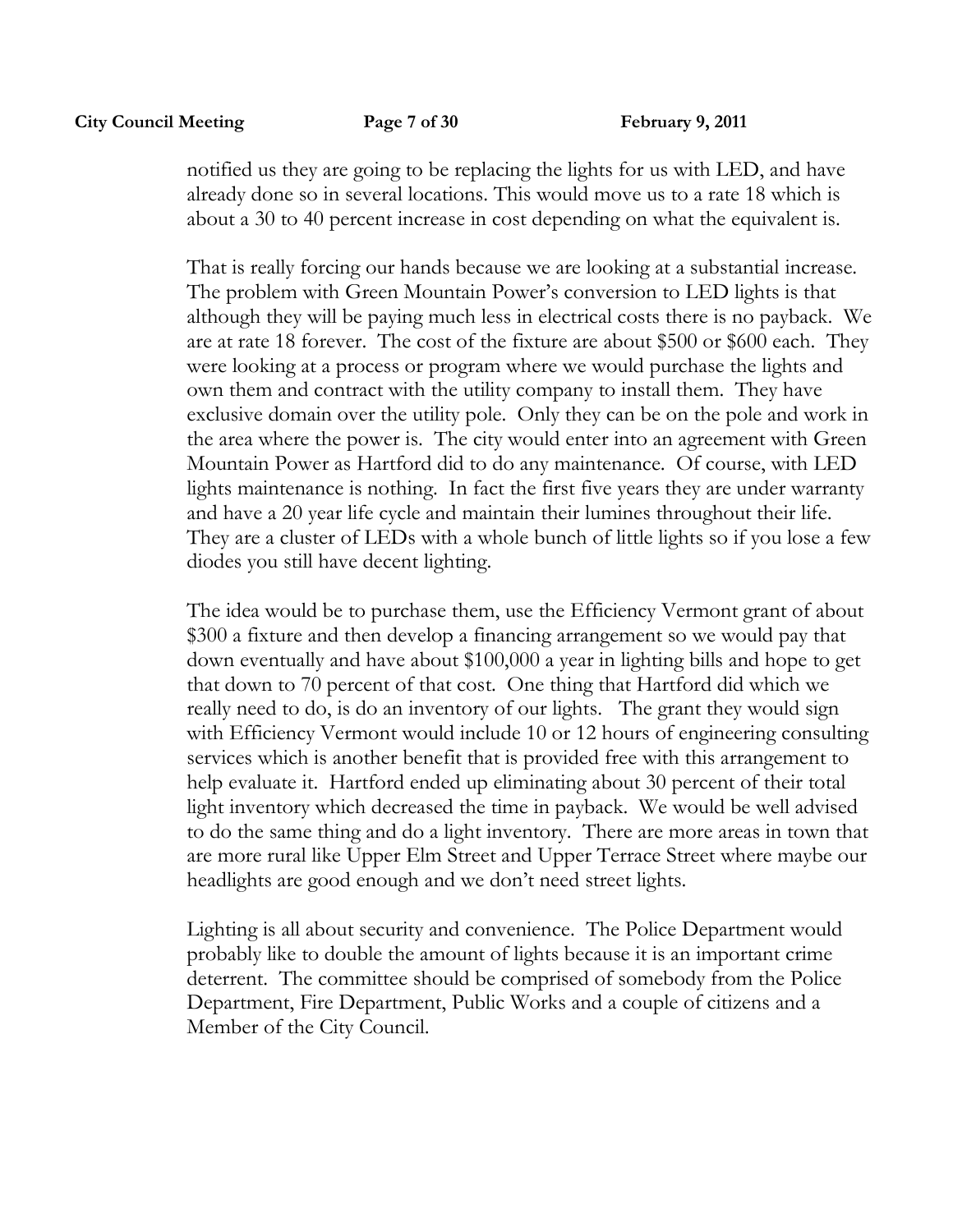#### **City Council Meeting Page 8 of 30 February 9, 2011**

City Manager Fraser said they should also include a member from the city's Energy Committee.

Assistant Public Works Director McArdle said Green Mountain Power is in the process of replacing our mercury vapor lights with LEDs now. The one he has

been using to show the difference is located at Main and Brown Streets. At that intersection there is an LED and on either side. The first one they put in was a demo. Green Mountain Power called and asked if they could replace a light with an LED down near the cemetery. The city owned downtown lights Honeywell thought those lights could also be replaced with LEDs.

Mayor Hooper said the Energy Committee talked about this and she wondered if Council Member Weiss had anything he wanted to add.

Council Member Weiss said the Energy Advisory Committee did not discuss this and that is one of the reasons they are asking for a seat on the committee.

Council Member Hooper said Public Works Director McArdle said Green Mountain Power shows the increase brightness of our lights meaning we have to pay more even though they take less electricity.

Discussion followed. Motion was made by Council Member Weiss, seconded by Council Member Sherman to approve authorizing the City Manager to sign the Efficiency Vermont Contract and appoint a committee at a later date. The vote was 6-0, motion carried unanimously.

Assistant Public Works Director McArdle said one of the things the committee needs to do is develop criteria for keeping lights and if there are going to be some minimum light levels and housing density.

Council Member Weiss asked if they could just authorize the City Manager in conjunction with Tom to form a committee. Council Member Weiss made a motion authorizing the City Manager in conjunction with Assistant Public Works Director McArdle to form the committee. The vote was 6-0, motion carried unanimously.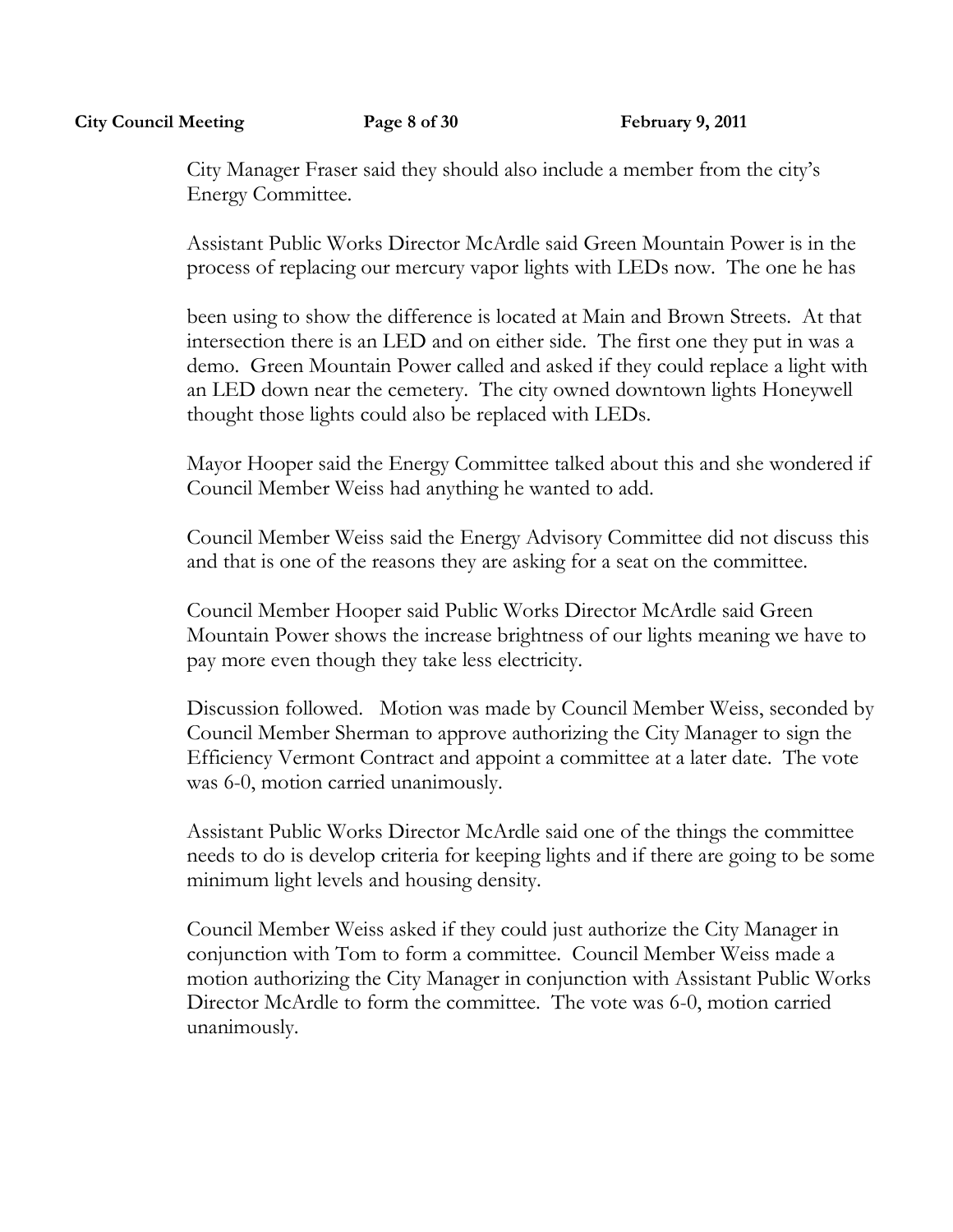#### **City Council Meeting Page 9 of 30 February 9, 2011**

11-043. Carr Lot Update

a) Jeff Tucker, P.E. from DuBois & King, Inc., will provide this update to City Council Members.

b) Recommendation: Receive update; opportunity for discussion.

Jeffrey Tucker, from DuBois & King, the city's Municipal Project Manager of the Multi-Modal and Transit Center Project, and Andy DeForge from VTrans, appeared before the council for this agenda item.

City Manager Fraser said this summer they outlined a plan to move forward with the Carr Lot. This is an opportunity to update Council Members on the status of the project.

Jeffrey Tucker reviewed information in his memorandum that he had provided to the Council on this project. This will be made a part of the minutes. He also reviewed maps of the project area.

Mayor Hooper said she had some questions about how they were going to move through the design stage of the Carr Lot itself which does include the bike path to some degree. This was adopted five years ago by this group and looked at even more years by the community. We need to think about a process as we enter the preliminary design phase to reengage the community. The Farmer's Market is interested in this space so we need to make sure it accommodates their needs. Concerns she has always had with public space development is we pay careful attention to how people use the space as opposed to how we choose to put buildings on the space and assume people will behave around it. They are talking about creating a significant green space that is in an area we are not used to using and we don't want to create something that doesn't work well for the community. She is excited about the project and the opportunity to redesign the intersection at Main and Barre Streets.

Mr. Tucker said this project ends at the sidewalk on Main Street so it doesn't include any improvements to the intersection of Main and Barre.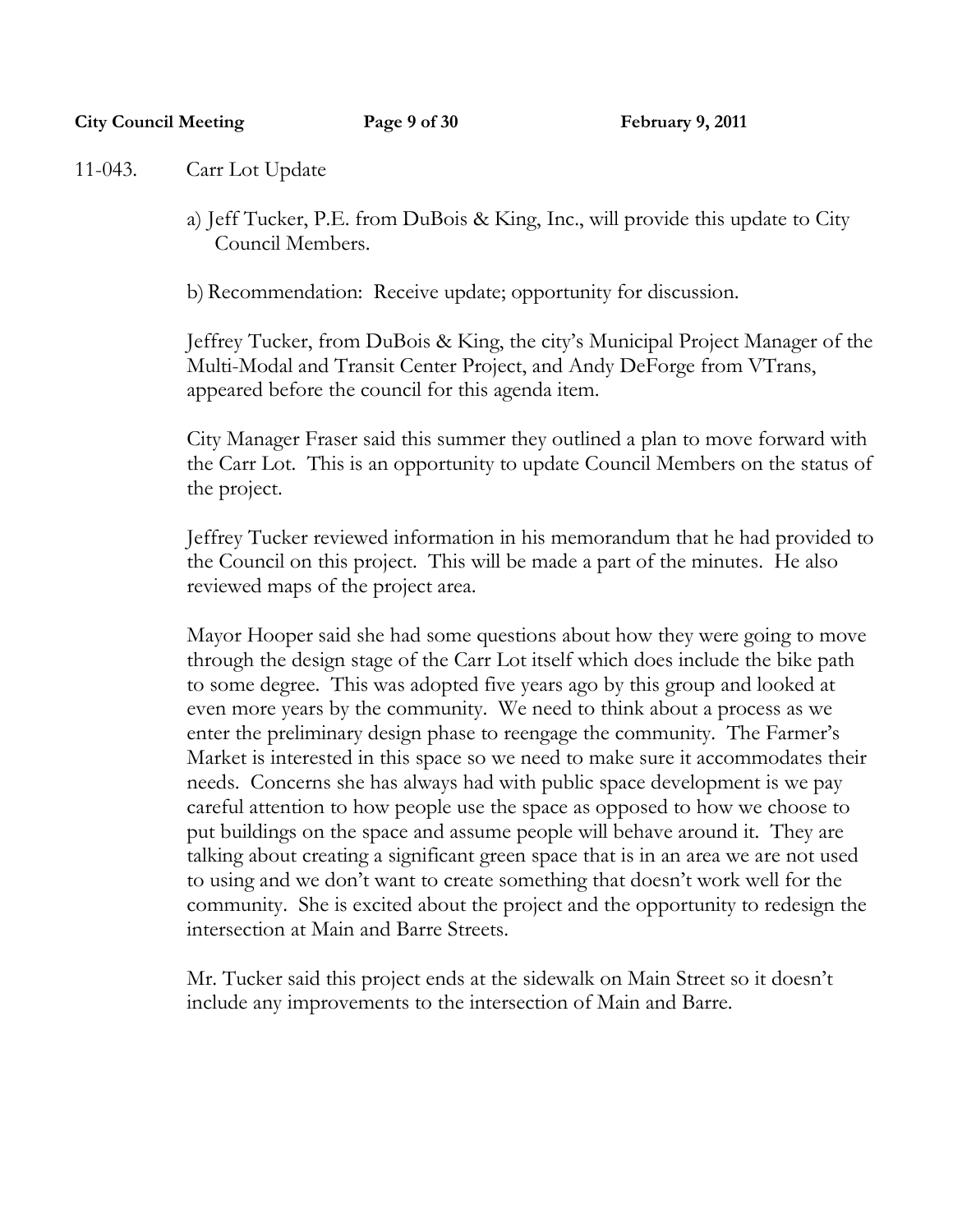Mayor Hooper said this is such a wonderful opportunity to look at that intersection she would like to see them line up the resources to do that. Then they have to figure out how the bike path gets across the street.

# 11-044. Flood Study Update:

a) Jeff Tucker, P.E. from DuBois & King, Inc., has provided City Council Members with a "Winooski River Flood Damage Risk Reduction Project Status Report", as well as summary maps.

b) Recommendation: Receive update from Jeff; opportunity for discussion.

Jeff Tucker from DuBois & King presented an updated report on the Winooski River Flood Damage Risk Reduction Project and Flood Study Update to the Council in a memorandum dated February 2, 2011 to the City Manager which is included as a part of the minutes.

City Manager Fraser said they have talked about the flood study at length during the budget process

Mr. Tucker said to refresh everyone's memory that when the ice jam of 1992 happened following that in 1996 a pretty detailed reconnaissance study was completed through the Army Corps of Engineers laying out a number of potential alternatives to reduce the potential for future ice jam flooding events. That laid dormant for awhile and with some recent high water marks and potential serious flooding again there was renewed interest and the Army Corps of Engineers partnering with the City of Montpelier as well as the State of Vermont has launched into the next phase of a feasibility study. He is assisting the city with in-kind services that can be done at the local level.

City Manager Fraser said after the flood of 1992 the city and the Army Corps of Engineers did a reconnaissance study and then in 1994 or 1995 the Council decided not to do much more with it so it sat dormant. Then, when they had the flood scare in 2007 they reactivated the old project.

Mr. Tucker said there are some maps included which show the floodplain. One of the key recommendations in the reconnaissance study in 1996 is what they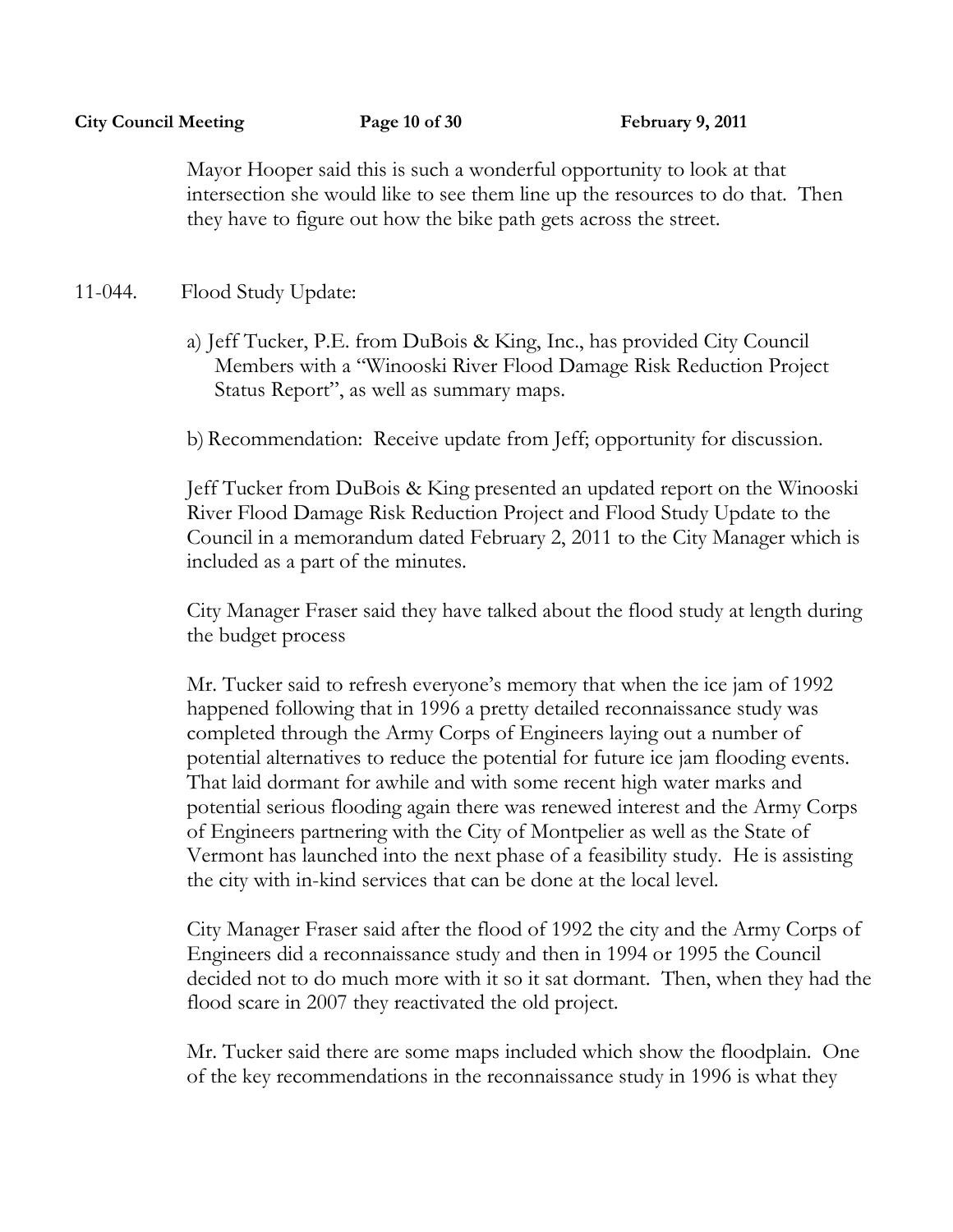referred to as ice retention piers which are concrete piers put into the river, spaced about 12 feet apart so there is still a natural river flowing between, and as the ice lifts up and breaks it is caught at the piers and allows the ice to run further downstream to flush itself out.

# 11-045. District Energy Update

- a) Planning Director Gwen Hallsmith and the Montpelier Energy Advisory Team will provide this update.
- b) Recommendation: Receive update; opportunity for discussion; possible direction to staff.

Planning & Development Director Hallsmith and Carl Etnier from the Energy Advisory Team appeared before the Council to provide an update on the district energy. Mr. Etnier said they have been talking to the state about how the business arrangement will work between the city and the state as they move forward with the project. One of the proposals at this point is to look at the state's plant as the "state plant" and the state would continue to control what happens there.

Planning & Development Director Hallsmith said the state has been encouraging the city to look closely at setting up a municipal utility and working hard to recruit a lot of the building owners on our side of the street to join into the plant before we build it, to sign letters of commitment, because part of the struggle right now is how to plan for future capacity. If we do a fairly extensive effort right now to recruit that people who are already ready and willing to sign up for the facility now that they are zooming in on what the likely price that will make us better able to plan for future capacity. Harold Garabedian has been in touch with the General Services administration of the United States government who control the Post Office and Social Security buildings. There is a new Executive Order out for them that requires them to shift from fossil fuels as quickly as possible so the district energy plant fits very neatly into those plans. They are really poised to sign a letter of commitment to be on the system. It is another public building and there is nothing risky about that. If they make a commitment to it, it is a fairly sizeable building in terms of square footage. She understands the City Manager has been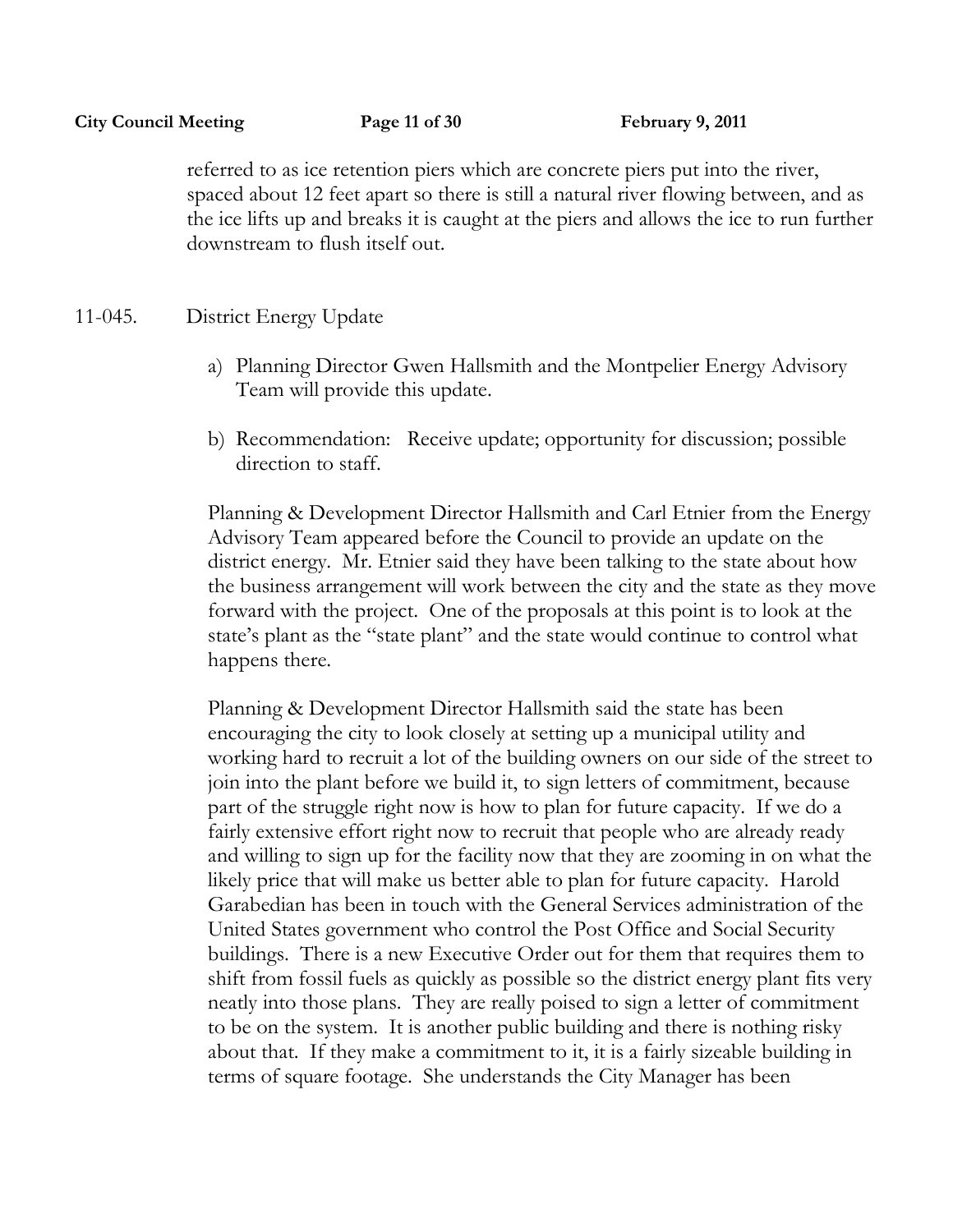approached by some of the big building owners in the downtown as well saying they are ready to sign on. They are trying to get as many of those commitments as they can so they can adequately size the facility as they move into the next phase. The state right now is focused on their end and the city needs to focus more on our end. To that end Carl has a recommendation for the Council from the Energy Committee.

Carl Etnier said they still see it as desirable to continue looking for a way to make the district heating plant work for the city. They are by no means confident that an alternative that does work will come forward. They are not ready to recommend the project go forward because they don't have a concrete project. The recommendation is that the city pursue the option of collaborating with the state on the biomass district heating plant by buying steam or hot water from the state, which will own the new plant, while the city builds and maintains the distribution pipes for the city portion of the system. This basically says if this is the way the negotiations are going then follow them and see what we come up with.

Council Member Weiss said he was one of the 10 people that Gwen has appointed to that committee and they have been beyond faithful. There has been close to 100 percent attendance and they are only supposed to meet once a month but have been meeting most times twice a month and sometimes more. The committee has divided itself into some subcommittees. Gwen has nominated a good group of people, the Council has appointed them and they are doing a great job.

Mayor Hooper said they have suggested the Council adopt the statement that if everything works we enter into an agreement.

City Manager Fraser said the statement simply says we will pursue it.

Planning & Development Director Hallsmith said one of the shift this new direction represents which is a slight divergence of what they have been discussing so far is the initiative is to try and identify more of the buildings on our side of the city that will be willing to hook up and get their commitment as soon as possible. That is one of the things that is really critical about capacity planning. It is likely that when they come to the Council when the project is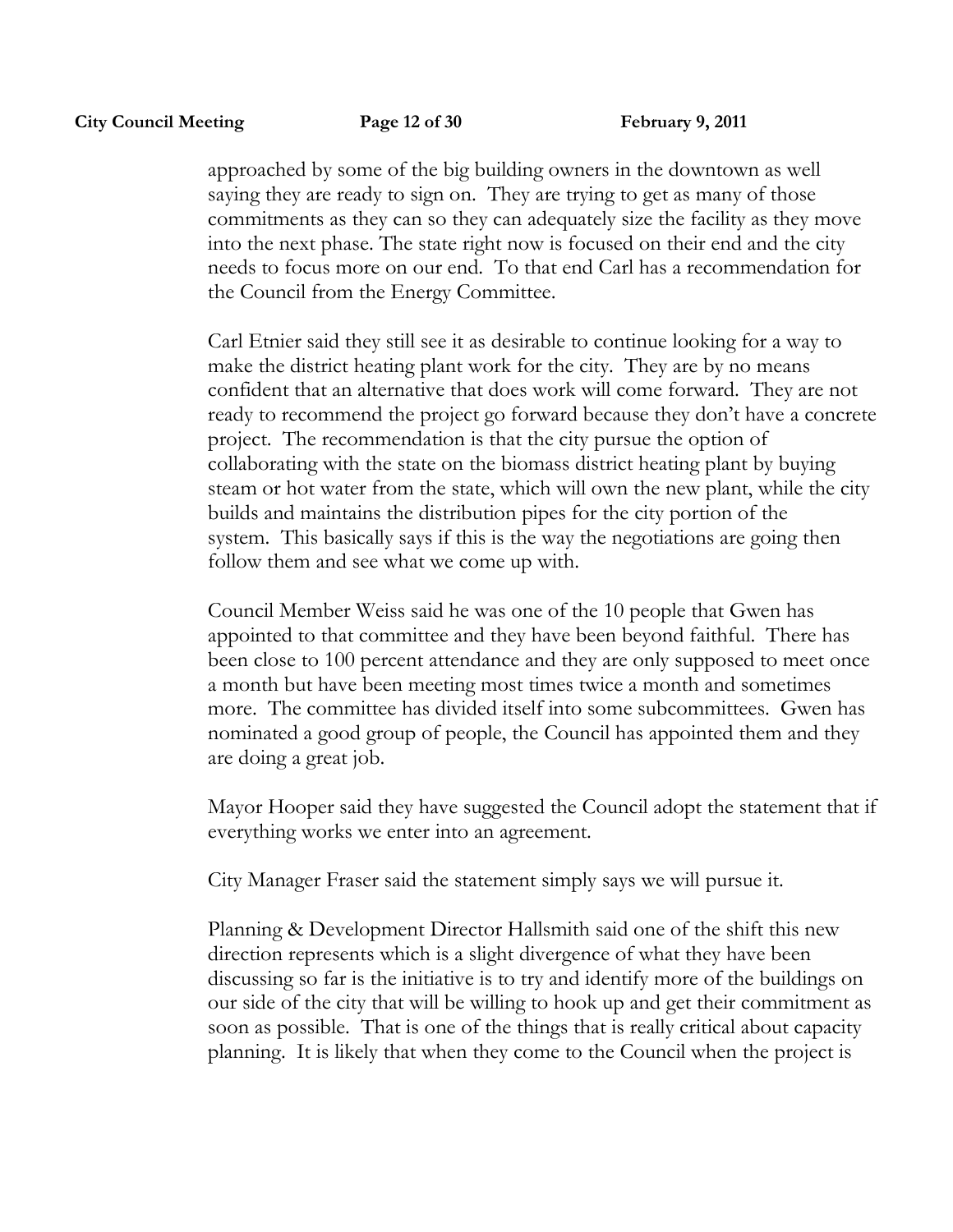solidified that there will be a number of those commitments as part of the city's end of the bargain, and that is important.

Council Member Weiss said they aren't going to know anything until the Legislature adjourns because they for the moment are controlling this project. They are still subject to what the Legislature will include in their capital budget and what the Legislature will provide as conditions for the use of those dollars.

The city is not going to receive periodically interim reports which will be much like the committee adopted and Carl presented until May at the earliest.

City Manager Fraser said Council Member Weiss is correct. There is nothing that can officially happen at the city's end on a big scale until the Legislature has acted. There are some things we may need to do in the meantime because in order for Buildings and General Services to put forth something for the Legislature as far as a project proposal the city will be partners to that so we may have to agree on what is being presented. The Council may be asked to sign on or vote to approve a proposal that is going to the Legislature. It doesn't mean we are bringing it to the voters until you see what comes out of the Legislature. The city is trying to negotiate a framework. The current operating model is what was articulated by Carl. We still like the idea of it all being one project but politically they aren't sure how that is going to end up so they are looking at a lot of options. The other piece is while they do not think they will be asking for authorization to sign on for any big commitment of construction the Technical Review Committee is still looking at this. They are feeling the need to bring on greater technical expertise than what they have available to them as they start talking through the options. They may be looking to recommend one of the bidders as a partner to the city while not making any commitment for future design or construction. Council Member Weiss is correct. The plant is the state's plant and last spring and summer they have indicated to the city they were open to other options as far as it being owned privately, city or jointly, and more recently they have said they would like to retain ownership. He thinks from their perspective in terms of selling a bill to the Legislature they are going to say to the Legislature they need this money to fix their plant and as part of that Montpelier is going to do their project.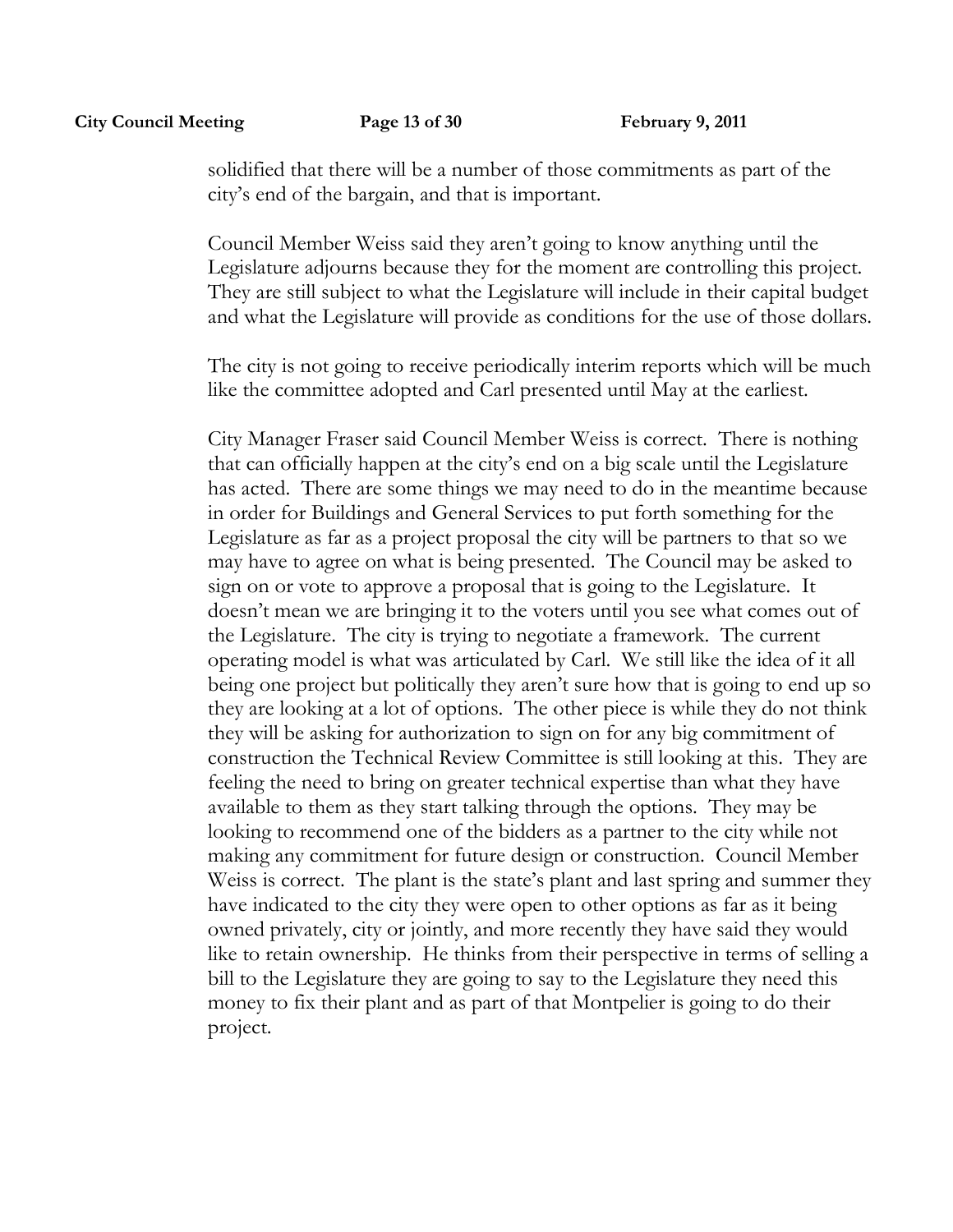Council Member Weiss said going back to the City Manager's first point about the Legislature they would invite him to come and attend committee meetings as he sees fit to discuss with the committee the various plans that may be presented.

City Manager Fraser said Buildings and General Services has a deadline of February  $22<sup>nd</sup>$  to get something to the Legislature.

Mayor Hooper said Legislature will be off Town Meeting week which begins February 28<sup>th</sup> and Buildings and General Services needs to be saying to the Institutions Committee here is the plan. Historically, the House has tried to get the capital plan out to the Senate immediately after Town Meeting week. The Governor has recommended a capital budget with a sum of money for the state to spend on the steam plant which is on the order of \$2 million. The Governor has made a significant commitment.

Council Member Jarvis said at this point the thought is the state owns the plant, the city pays for additional capacity, and the city does the capital investment improvements for laying the pipes and become a utility and full purchaser from the state to resell to the federal government and private property owners.

Mr. Etnier said the latter phrasing would meet with more approval from Dick Saudek who attended the last meeting. He didn't like the word utility used in conjunction with this thermal energy distribution entity because it would not be regulated.

Planning & Development Director Hallsmith said there is a bonding issue there also.

Council Member Jarvis asked where we were in terms of our bidders for the original RFP.

Planning & Development Director Hallsmith said they are all still holding their breath.

City Manager Fraser said what staff is thinking is they would like to engage one of them in a consulting role. They have all indicated a willingness to stay in.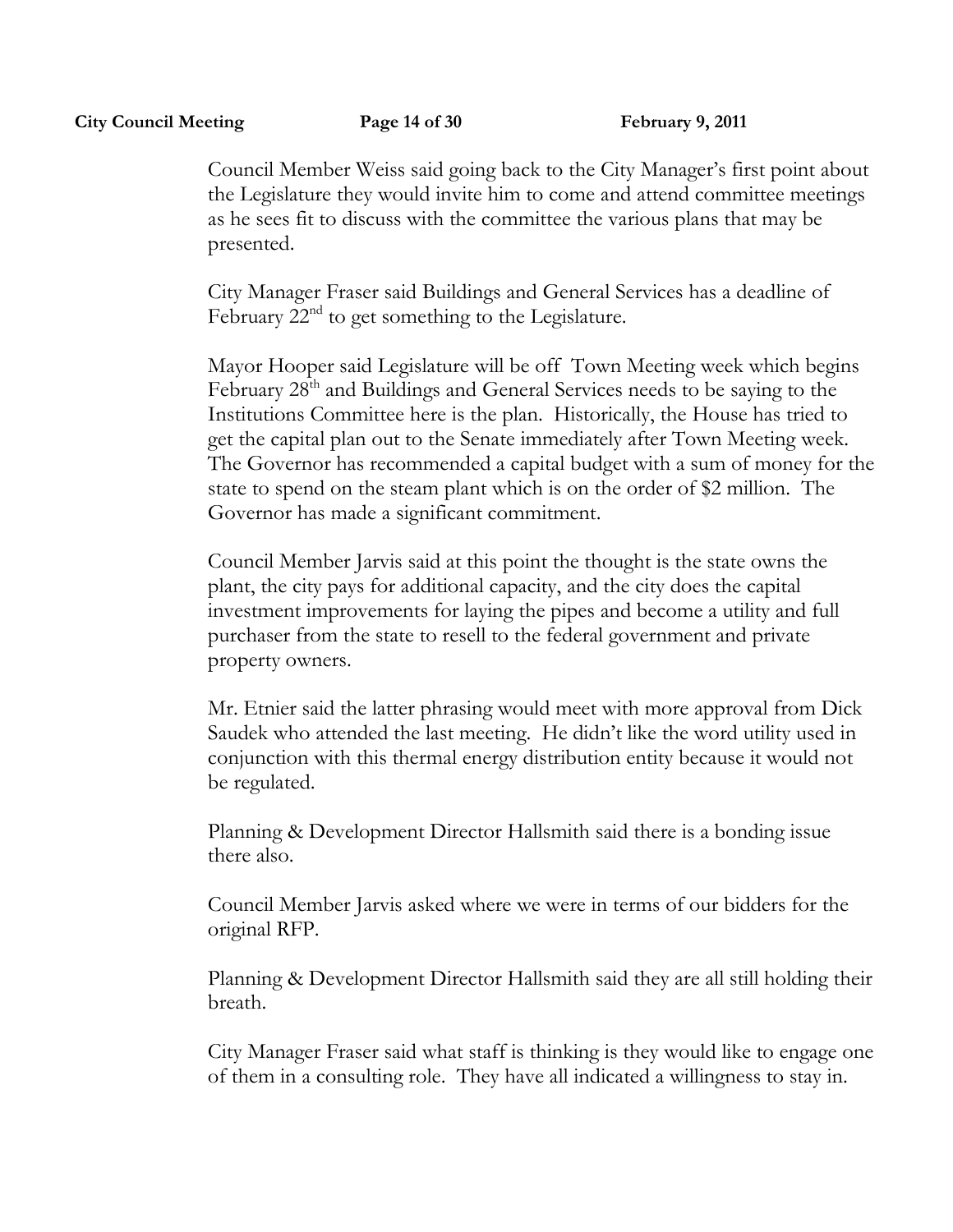We would bring one on as our partner to provide the technical assistance for now with a consulting type contract. We aren't going to make any kind of multi million dollar commitments until they know they can have a project. The city's parameters remain pretty similar to what they have been saying all along. Their plan is that the city's costs would be taking a look at our current capital needs and what we need to replace over the next 20 years and seeing how that amortizes out. We don't want to add new costs. We don't want to speculate on unknown customers. The committee said if we have a firm commitment either from public or private customers and they sign that then they are in. With just the city and their three buildings and a couple of schools it's a lot of pipe for not a lot of heat although the grant certainly helps. That's a struggle to work out with the state who has to make a significant investment and upgrade to their plant.

Planning & Development Director Hallsmith said the issue of capacity is if they say they are going to project an additional 20 percent on top of what we know we need but the cost of carrying that capacity on our heating bills makes it more expensive.

Council Member Golonka asked the City Manager if he had engaged the school in this. We don't control the schools or the school buildings. If we don't have the schools on board then we are in much worse shape.

Planning & Development Director Hallsmith said Harold Garabedian has been in touch with the facility managers about the capacity and capital plan.

City Manager Fraser said the plan right now is for the High School and the Elementary School but not Main Street School. They have in the past indicated they would participate.

Planning & Development Director Hallsmith said they imagine the schools and businesses are similar to us. They want it to work financially. If they can offer the schools good prices for heat and more stable prices over the life of the boilers that's a smart decision.

Council Member Hooper said he is curious about what the commitments would look like from other property owners.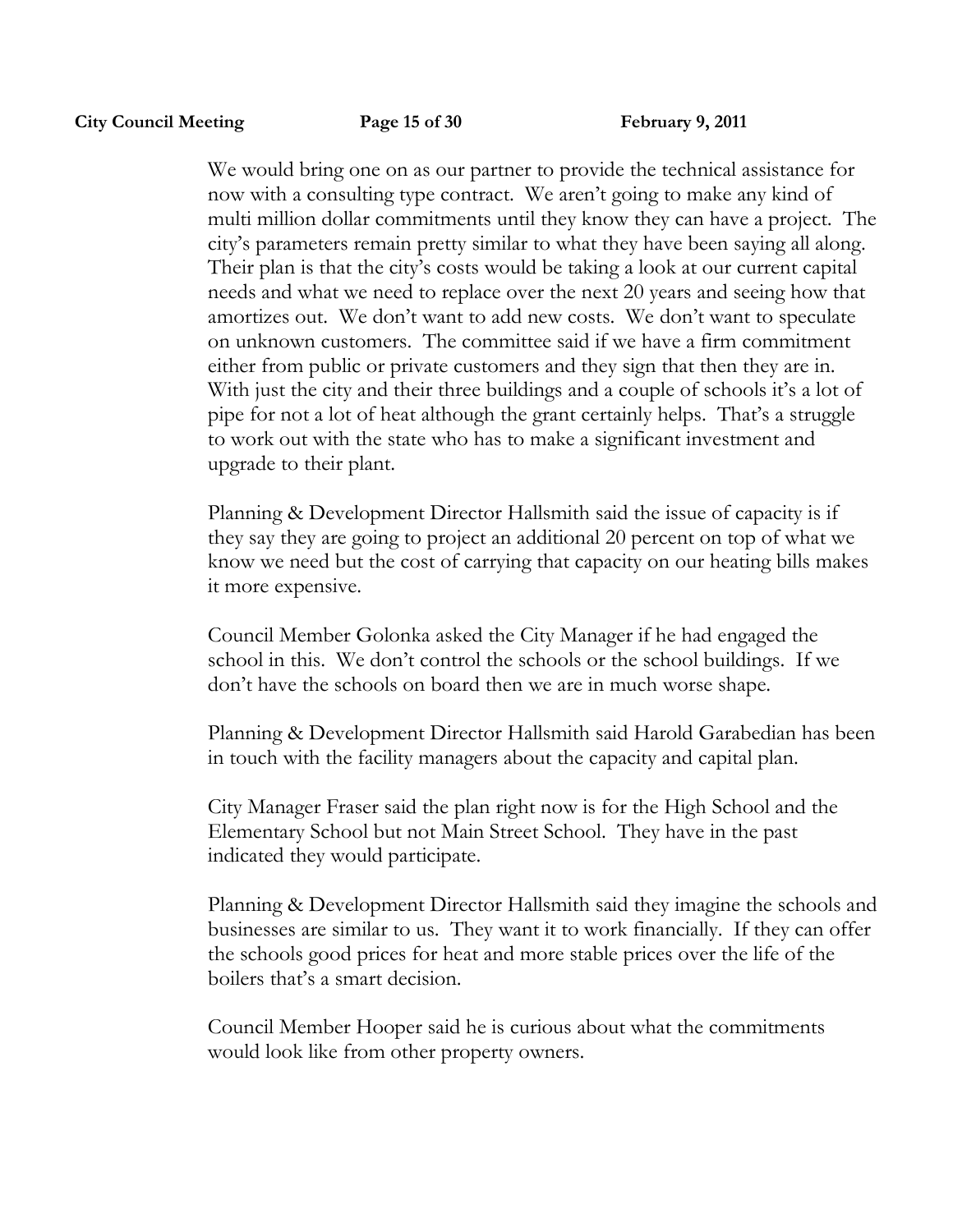City Manager Fraser said he wouldn't expect someone to make a commitment and then find out it wouldn't work financially for them. Once they get a feel of what the cost would be then they could find out what their capacity was.

Planning & Development Director Hallsmith said right now the prices they are projecting for the district heat are comparable to the price of oil. One of the things they have had to stay on top of through the process are the projections for energy costs. Right now the current predictions for oil heating costs are that they will be back to 2008 levels by the beginning of 2012. Once you are into the \$4 per gallon price for heating fuel this plant works for everybody. 2008 was when it spiked up to over \$4 per gallon. The projections they are using in the model are very conservative and they have a very conservative increase over the 20 year period of less than 2 percent. She is comfortable with the existing financial models.

Mr. Etnier said he thinks it is worth pointing out that to live is to speculate so they can assume that oil prices are going to stay constant and plan the infrastructure on that.

Council Member Sherman said she heard them say hot water and steam combined.

Mr. Etnier said hot water or steam is the way the resolution was phrased with the idea there would be the state plant and it would be making thermal energy and then it would come over to the city side in either the form of hot water or steam and be transported by the pipes as hot water in the pipes.

Council Member Weiss said he would like to respond to Council Member Hooper. Not only would anybody who signs on have to determine whether economically the cost of what is being delivered is reasonable but they are going to also have to factor in the cost of hooking up.

Council Member Jarvis said she is still really unsure about this because she has all of these assumptions in her head. She is assuming there is all of this support out there in the community but she has not heard it. She knows the committee is really pushing this project but all she has received personally in feedback is don't do it. She is looking for some expressions of support. Her assumption all along have been is that this is the project that environmentally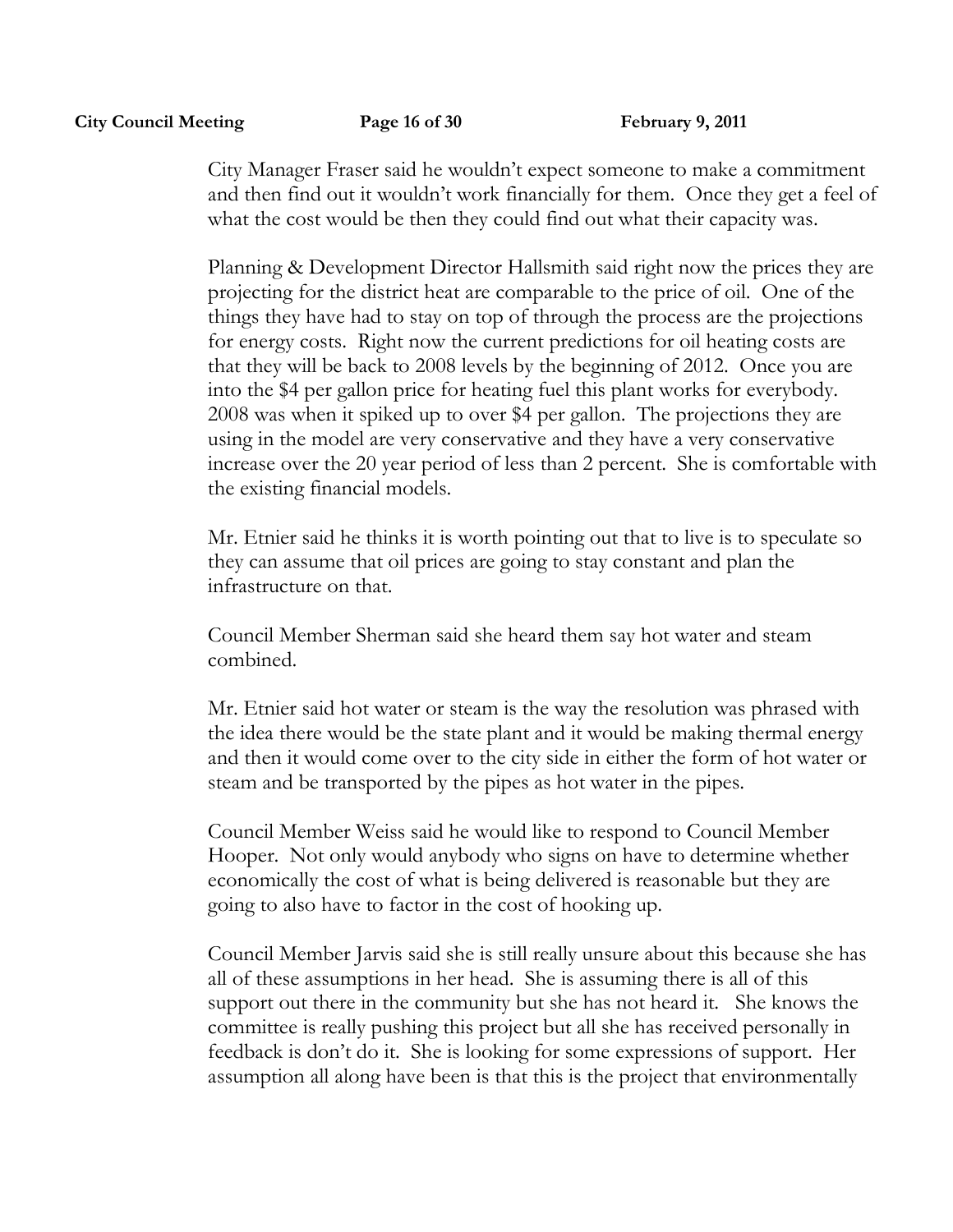makes sense but again it is an assumption and she hasn't had this information given to her. Her assumption is that it is a project that will enhance the perception of Montpelier, what people think about it as a place to live, how forward thinking we are about our concerns about the environment. Her assumption is that it will actually enhance Montpelier in terms of the kind of place that people want to develop and want to inhabit. Then, lastly she has been coping all along that what the plant might mean is a decrease in our energy costs and what the city actually spends on energy costs. It sounds like now the goal is sort of looking at a revenue neutral over the long term which may be as good as it gets. The project feels like we the city, Gwen, Bill, Mary and the Committee has put so much time and effort into this project it is getting smaller and smaller and more difficult and less appealing to her personally. She needs some bolstering. She thinks others of the Council have also had a lot of negative feedback from the community. She just wants to express that and should have expressed it a long time ago.

City Manager Fraser said he is also hearing a lot of intrepidation, and a part of it is that people hear there is a \$20 million project and assumes the city is going to be paying \$20 million, and that is not the case. If oil goes to \$3.80 or \$4 per gallon then it isn't revenue neutral and we are saving a lot of money. As far as citizen support he notes that when they initially proposed a \$250,000 bond for this a number of years ago it passed overwhelmingly. When we recently had a restatement of the bond to reallocate it for this it passed overwhelmingly. Then, when we proposed the charter changes this fall to authorize the district those passed overwhelmingly. There has been at least on the ballot when this issue has been presented to voters there has been strong support. He is a very cautious cheerleader on this project. The very first City Council meeting he ever attended here in Montpelier 16 years ago in January they talked about this project so it's not an overnight thing. It has been worked on for a long time, and if it isn't going to fly with an \$8 million federal grant it's never going to fly. The time is now to run this to the end and see where it goes. He isn't going to recommend it to the Council if he doesn't think it flies, and neither is Gwen. Neither is the state; they aren't going to do it, either. They have the same pressures that the city does. They have had some moments with the state over how these arrangements go but they don't want a bad year either. We could be embarking on a 50 or 100 year relationship here so they get it. He feels like it's now or never. If we don't take it to the end to see what it looks like then we aren't serving our citizens and aren't serving the environment either.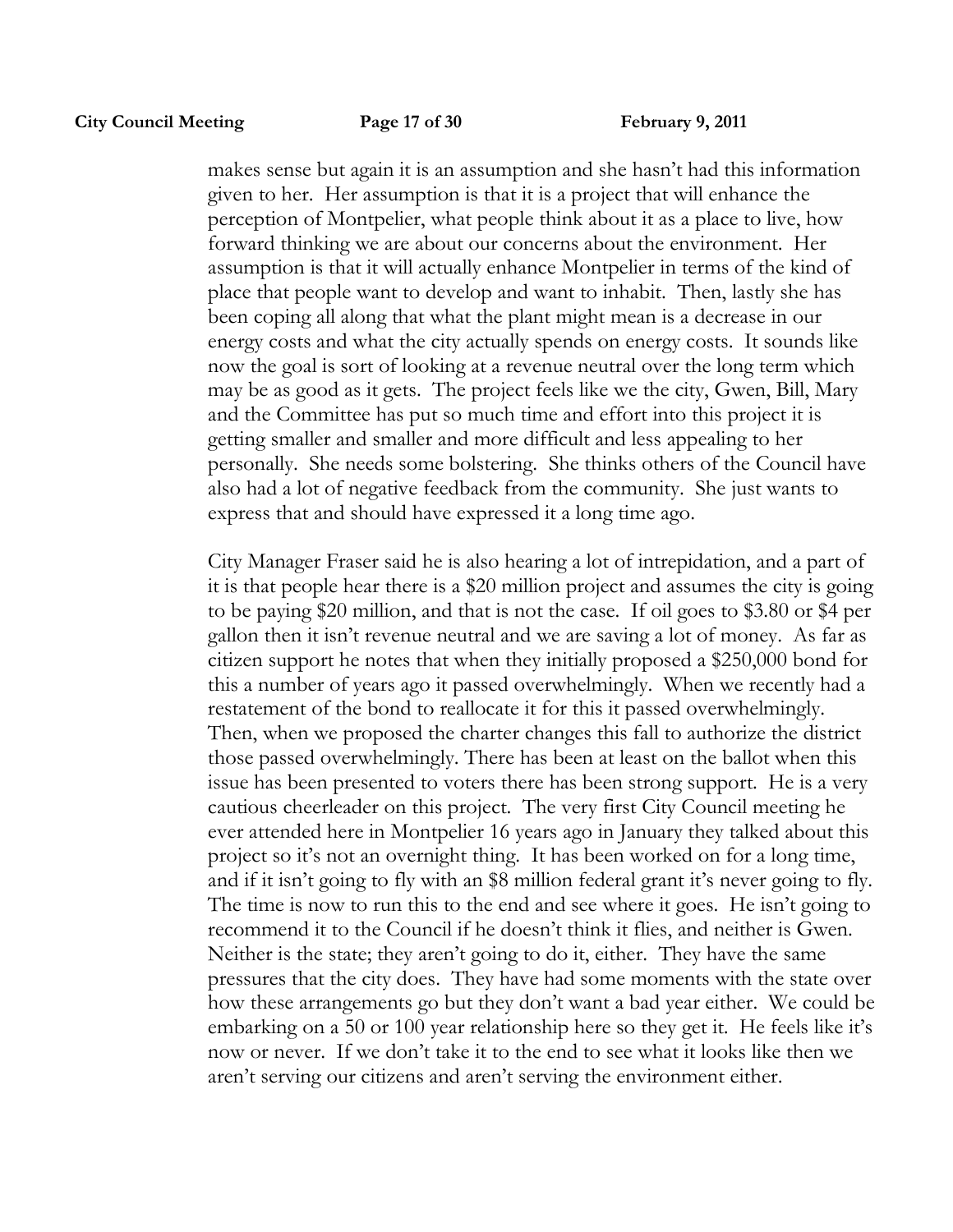Mr. Etnier said this could be the beginning of a wonderful friendship. The Montpelier Energy Advisory Committee is very interested in this project and thinks it has strong potential for the city. They would like to find a way to make it succeed and they haven't seen any version of it they can stand behind at this point. They are very interested in what happens with these negotiations with the state. He is very impressed by the number of moving parts we have

here with the Department of Energy and its oversight of the grant and the Renewable Energy Laboratory and the advice they provide to us and the federal building possibly getting connected, and the Legislature, Buildings and General Services, City Council and the private property owners who may or may not hook on. He is impressed with the number of moving parts and the complications of coordinating them. He is impressed with the steadfastness of the staff and their inventiveness in coming to grips with obstacles. Will it result in something that the Energy Advisory Committee will recommend that the city invest in? He doesn't know. They are skeptics, too.

Planning & Development Director Halllsmith said one last word on the other kinds of encouragement needed with respect to the environmental impacts of the plant, Harold as a former air regulator is familiar with these impacts of the existing plant and the projected impacts of the technology they have been looking at for the proposed plant. What he has calculated is that even with a rough doubling of the plant's capacity we will be reducing the net emissions by 11 tons a year. That is pretty huge. Think about the 11 tons in the air that we are breathing. The increased efficiency that we gain with the plant combined with the reduced reliance that the entire service area will have on fossil fuels is a huge environmental benefit. The other one is that right now we have all of these propane and oil tanks scattered throughout the city in a floodplain. If we can get rid of those tanks and those fuel sources and concentrate them in a flood proofed central plant that's another big benefit because we will flood again despite all of our best efforts. As long as we have all of the petroleum products getting into the water when that happens it's a big environmental impact. There are a number of very beneficial impacts of this plant if we can get it built.

Council Member Golonka said he shares a lot of Sarah's concerns and has heard a lot of the same things in the community. He is trying to understand where they are putting these pipes. It used to be behind the buildings and then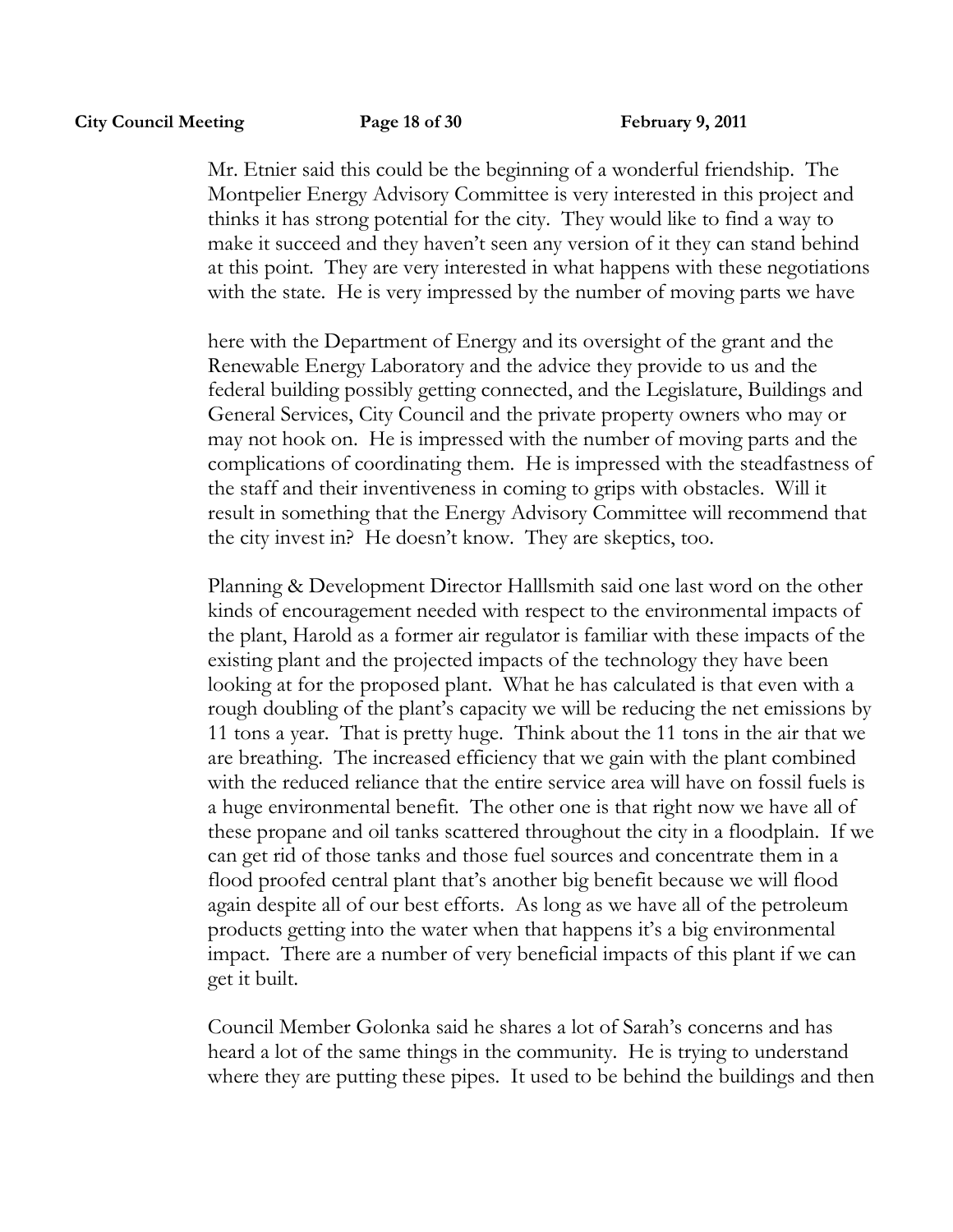you were talking about State Street. What would be the impact to the downtown community of this project and how will that play out? We looked at the construction project on River Street and it was devastating to the community. He understands long term benefits but it also has to work in the short term for businesses here in downtown. If we are planning on ripping up State Street completely, which is what he understands they are switching to, that really concerns him. The second issue he would have is they haven't had much success with the utility business. Our water plant is facing a \$500,000 deficit. Our experiment with wireless failed miserably. How is this going to be different? How do you convince people in the community that this is going to be different? If you are going to get private partners in this you have to convince them that we aren't going down this path that is going to be similar to the water problems we are having right now or similar to the wireless on a grander scale. He is really concerned that those issues have to be addressed. Tonight hearing they are relying more on private partners that really scares him because all along we have been saying we aren't going t rely on private partners and makes this run on its own and now suddenly private partners are coming into the mix. Those are big concerns of his. He wants to voice them now because he doesn't want her coming to the Council saying this is their grand plan.

Planning & Development Director Hallsmith said she shares all of their concerns. The first one is about the pipes in the street and coming down State Street and staying on Main Street. Speaking for her they have not finally decided on the pipe routing and they are looking hard at alternatives that are less disruptive to the downtown. The reason they went with the route in the bidding process was because that was going to be the most expensive way to go and they wanted conservative assumptions in the material they were addressing. The other reason is because they are in the middle of completing their environmental assessment to use the federal dollars. Once that is complete they can still amend it, but to get it completed quickly we needed to use routes that we already owned the rights-of-way in or they would be stuck in right-of-way struggles before they could complete the environmental assessment. This is a time constrained project. They are absolutely still open to alternative routes. In fact, some of what they learned in the bidding process because the bidders themselves proposed alternative routes were similarly good ideas for how to address that problem. They are not interested at all in being asked to be disruptive going right now Main and State Streets. It seemed like a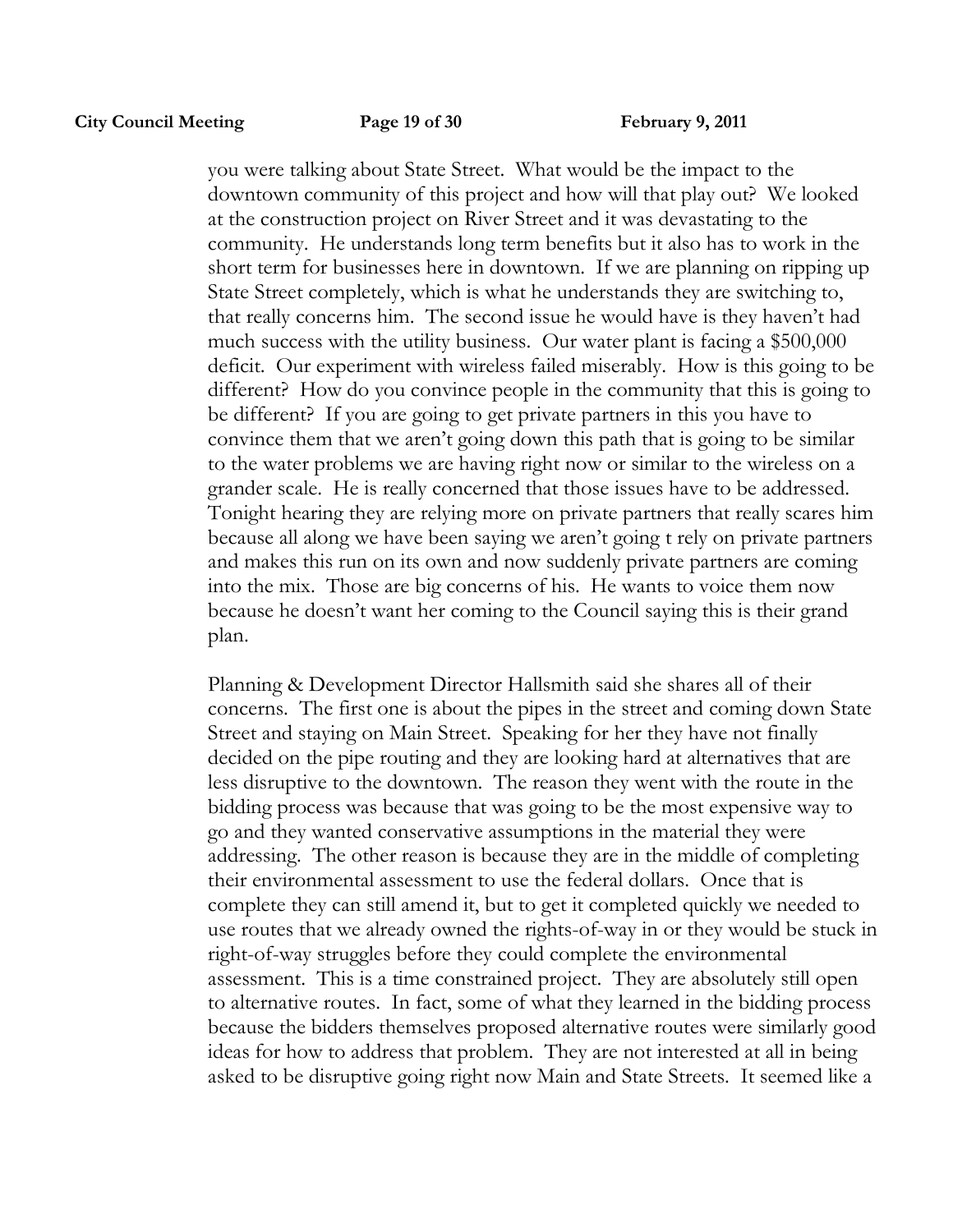logical way to at least construct the base bids for the project was that it is an enabling route. The businesses are all very close on Main and State. The route that Veolia had proposed going down the railroad tracks would be a long distance to hook up any of the downtown and that would add to the cost of hooking up which would provide an additional financial disincentive for people to join them if they didn't join right away. Since then they have been thinking about having feeder routes that are actually publicly constructed go through back areas instead of down the main streets. They won't get to those final decisions for awhile.

Mayor Hooper said drawing an analogy between what this could be and what was experienced recently with other construction projects she would ask folks to remember extremely construction projects in the downtown where we installed new sidewalks on both sides of State Street and did it also on Langdon Street as a separate project. They worked extremely closely with the property owners, maintained access and were very successful in making that work for the community. It was a good project. We have some very nice successes and we can make it work.

Planning & Development Director Hallsmith said on the second point about the city's success in the utility business, when she is talking about how it is important for us to really look hard at planning the capacity of the plant is because we want to avoid an over capacity situation when they are overbuilding something and paying for it because we haven't picked up the slack. In Burlington Telecom's case that was part of the problem, the capacity planning. In our water plant's case it was regulatory capacity that we were required to have. There is nothing analogous in the heating business so that is why they are sharpening their pencils and looking really closely at what capacity they need to build to because that really is the biggest nut to crack in this. We aren't saying we are doing to depend on unknown private building hookups. We want to know they are wanting to hook up and get a firm commitment.

City Manager Fraser said what he thinks they are really talking about here is the two federal buildings and maybe one more building owner who comes to the city and requests to be hooked up. They aren't talking about 10 buildings. They talk about this, worry about this every single day and have exactly the same concerns as Council members do. One other key difference with the water plant is that first of all there has been a district heating system for 50 or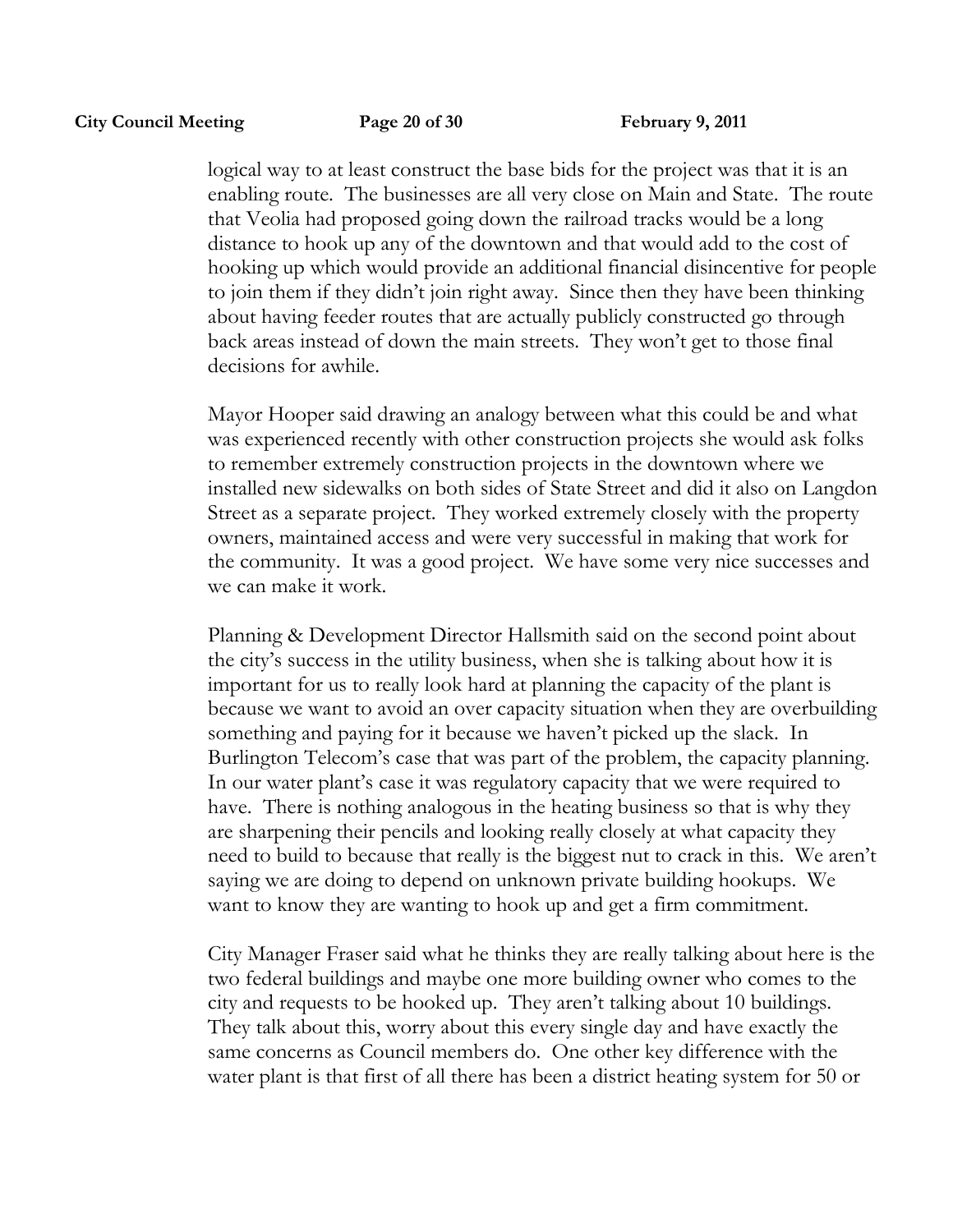60 years with the state and the largest user of the system will still continue to be the existing user. The main capacity of the plant is still for the state.

Council Member Golonka said they don't have any hard numbers in front of them right now about the scale of the project.

Planning & Development Director Hallsmith replied it really hasn't scaled down. It has been split up a little.

Council Member Jarvis said first they were talking about cogeneration, now we are just talking about heat and not owning the plant, so it has been scaled down.

Planning & Development Director Hallsmith said the structure might have changed but the plant's projections are still the same size. She thinks the jury is still out on this. We haven't actually rejected it.

City Manager Fraser said there was a discussion about going to all hot water and that would have eliminated the electricity. We're going to do steam and steam allows for electricity. Because it is in the state's plant they have said that is up to them. The structure has been driven by their desire. At one point they said they would consider turning it over to a private entity and now they are not. They own it.

Council Member Jarvis said there is something about this that feels like we are just trying to make something work so we can use this money. Maybe that isn't a legitimate characterization but there is a little bit of that feeling she has.

Planning & Development Director Hallsmith said they are just trying to make something work so the city will have a reliable and low cost renewable energy source as we get off fossil fuel. And she wants to use that money to do it, but the goal is to have a reliable local renewable energy source that heats the downtown because we are going to need that next year. The oil prices are not going to come down a lot in our near future, at least if you can believe what you read in the projections right now. That is why she is so excited about it and not just because of the money, although she doesn't want to lose the money.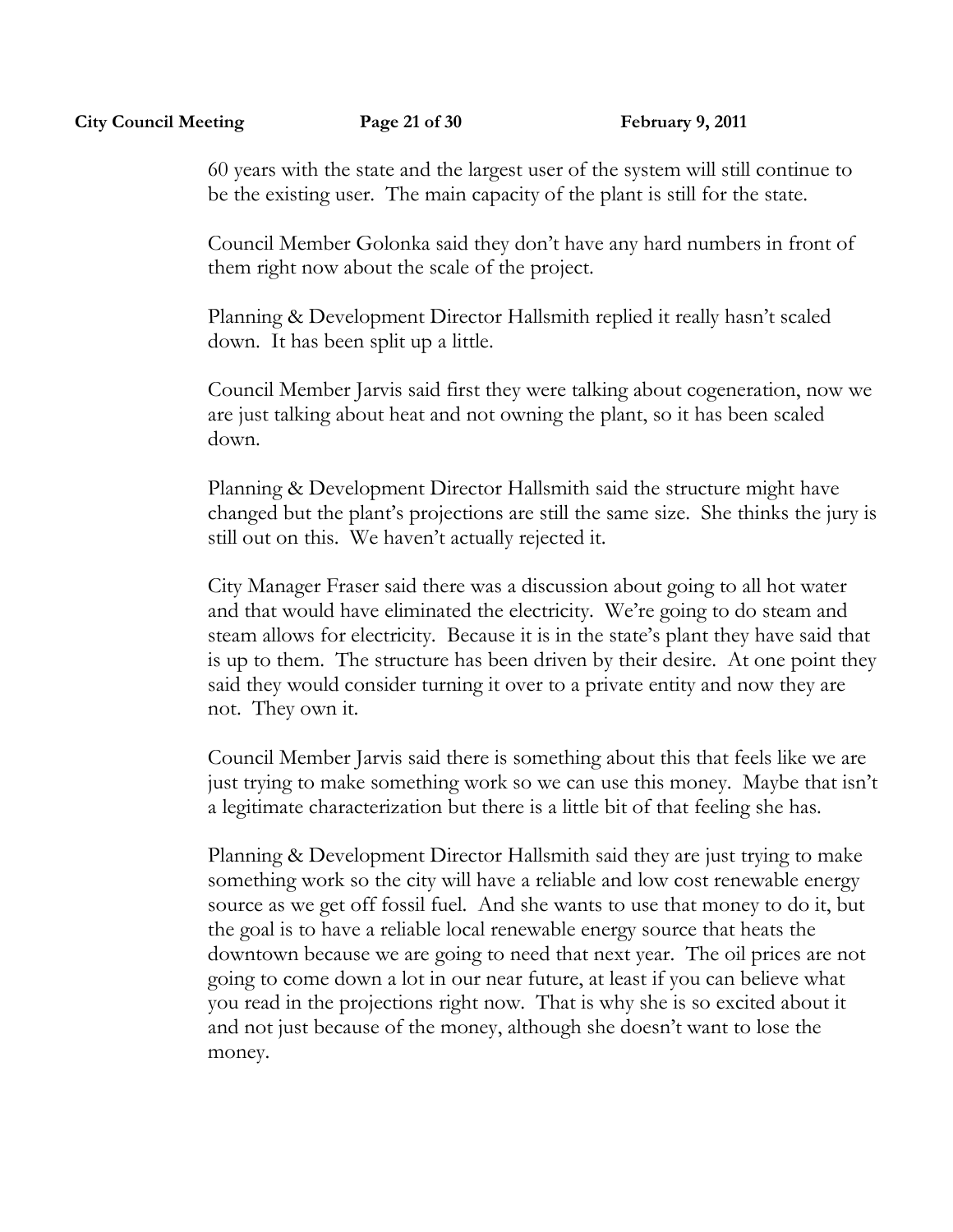Council Member Jarvis said she thinks it is important for the Council and for the community to hear that because people keep seeing us try to do something and not expressing the overall goals.

Council Member Weiss said the discussion has been excellent and the next meeting of the Energy Committee is February 15<sup>th</sup> and he requested a transcript of just this portion of the discussion so the committee could focus on it.

Mayor Hooper said it has been an excellent discussion and she feels they ought to continue having more discussions and updates. We need to keep the community aware of this as well.

The Council took a short break at 9:00 P.M.

### 11-046. Consultant Selection

- a) Staff requested proposals for Consultant Services/Management Analysis, seeking an outside review/assessment of its organizational/supervisory structure, management systems, financial practices, staffing levels and staff capacity.
- b) The Committee is conducting interviews with four firms selected as finalists:
	- 1) Municipal Resources, Inc. Meredith, New Hampshire \$29,300
	- 2) Novak Consulting Group, Cincinnati, Ohio  $$23,500$
	- 3) Matrix Consulting Group, Andover, Massachusetts \$34,500
	- 4) Eaton Peabody Consulting Group, Augusta, Maine \$25,000
- c) Copies of the full proposals from these firms are posted on the City's website.
- d) Recommendation: It is the intent of the Committee to provide a recommendation at this evening's Council meeting; discussion; selection of a consultant.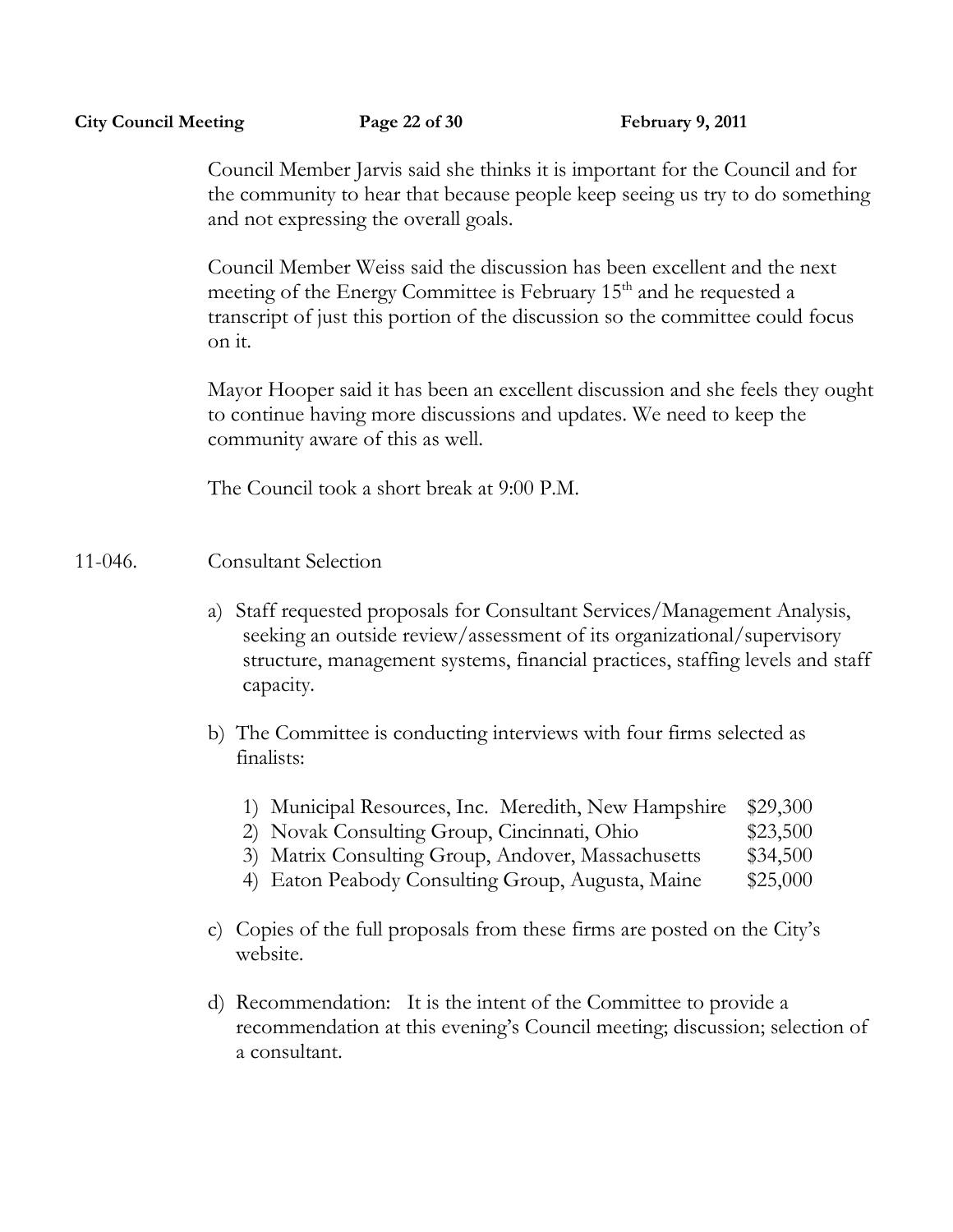The Consultant Committee is comprised of Council Members Jarvis, Hooper and Weiss along with the City Manager have met for many long hours and have done a lot of work.

Council Member Jarvis said the committee recommended to the Council that the city engage in a management analysis and the city hire an outside consultant to do this with the goal of enhanced departmental effectiveness and efficiency. The Council endorsed the idea and an RFP was drafted and they received 13 responses to the RFP and were happy to have such a wide range of proposals. The proposals ranged in price from \$14,000 to \$114,000. The RFP was to conduct an outside review for an assessment of the city's organizational supervisory structure/management systems/financial practices and staffing levels and staff capacity. The committee reviewed the 13 proposals and narrowed it down to 4 and conducted interviews on Monday and Tuesday of this week. All four of the proposals they decided to interview were very strong and had very good interviews. Based on the proposal and the interviews they have narrowed it down to one that they suggest the Council endorse and allow us to enter into a contract with, and that is the Matrix Consulting Group who are an entity based in Massachusetts and also have an office in California. They were the entity that was the best on paper and in person. Their proposal was very strong and thorough as was their presentation.

They collectively offer many years of experience consulting with other municipalities, many in New England and several in Vermont and many of the communities they work with are also similar in size to Montpelier, and that was important to the committee. They were impressed with their breadth and depth of experience. They offer area experts in some of our different departments and could offer us some real knowledge and experience.

The written proposal was very responsive to what they asked for in the RFP. They are offering a real comprehensive look at our operations and organizational management functions of Montpelier. They are interested in how they will be able to help us for future planning, for how we position ourselves looking toward staffing changes we will have in the future or how they might change things when opportunities do arise such as how we might consolidate, divide and consider doing things differently than we do now. They really appreciated the recognition that this entity shows of the fact that we really have a lot of strength and experience in our own city staff right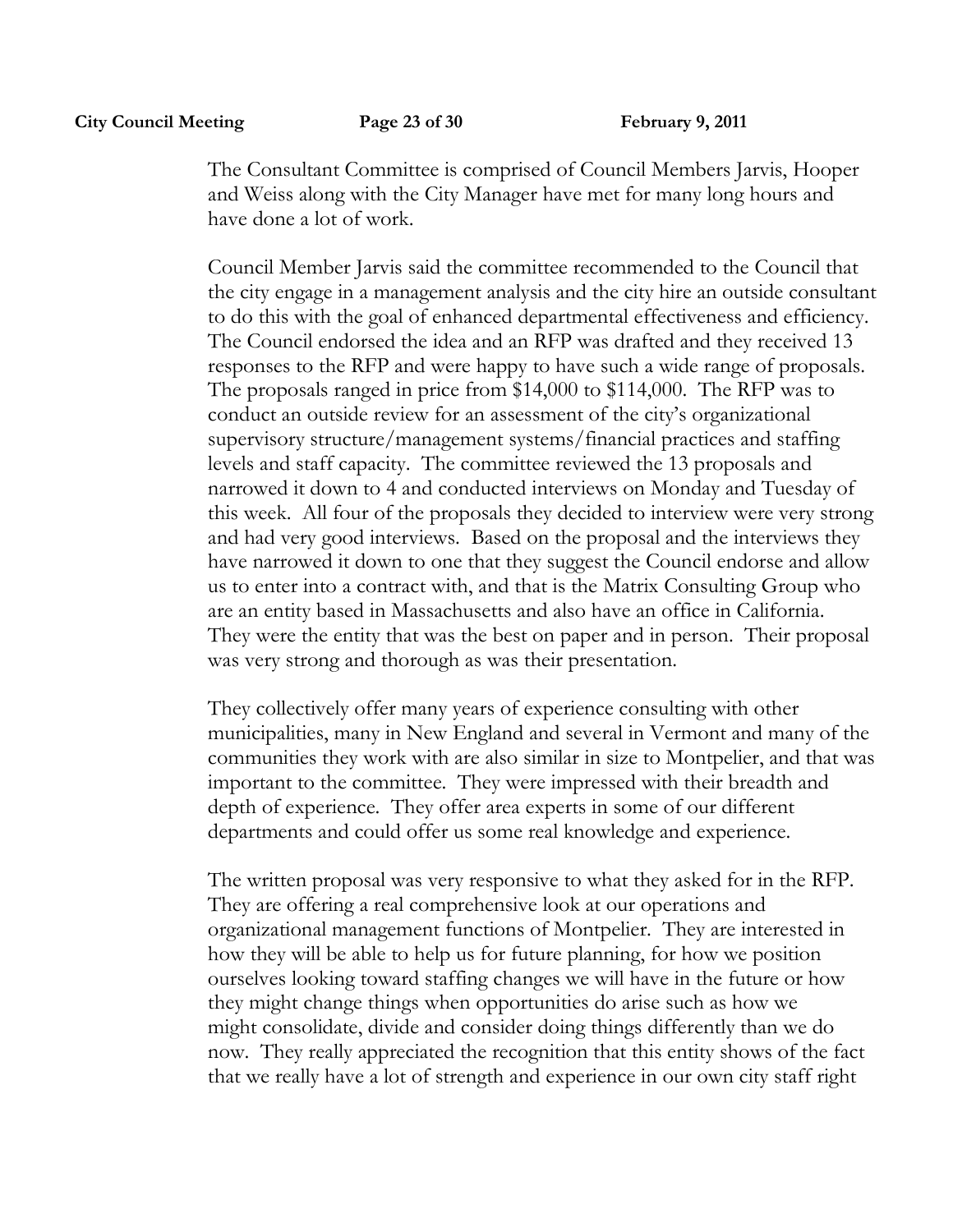now. Part of what these folks will do will draw on some of those experiences and ideas that the people working in these jobs have.

They were struggling as a group with the fact that what they are asking for is an internal focus of our operations and management but they want to be careful to keep the process open to the public and it is clear this is something that we are engaged in as a community. These folks said the city is the client; it's not the Council or the Manager.

They would recommend that the Council allow the Committee to enter into a contract with the Matrix Consulting Group for \$34,500. It is expected we would have a report from them by June. She would make that a motion. Council Member Hooper seconded the motion.

Council Member Hooper said of the four they looked at this group stood out for all of the committee at the end of the interview process. They all weighed that as them being more expensive than the other groups and for each of them was the case they seemed to be worth the extra money.

Council Member Jarvis said it is a four-person team that would be working with them.

Council Member Golonka thanked the committee for taking this on because it is valuable. How does the process work?

Council Member Jarvis said they will be communicating with the City Manager. There is a lot of information they want to gather in terms of our Annual Report, Master Plan, staffing levels, etc. They want to meet with a large number of our employees and all of our department heads.

Council Member Weiss said they clearly understand that they will not evaluate any person's performance.

City Manager Fraser said they have a significant client list. This group had the most consulting experience. He called references on four of them in Brattleboro, Portsmouth and Keene, New Hampshire and Augusta, Maine and they all spoke very highly of their experience working with this group.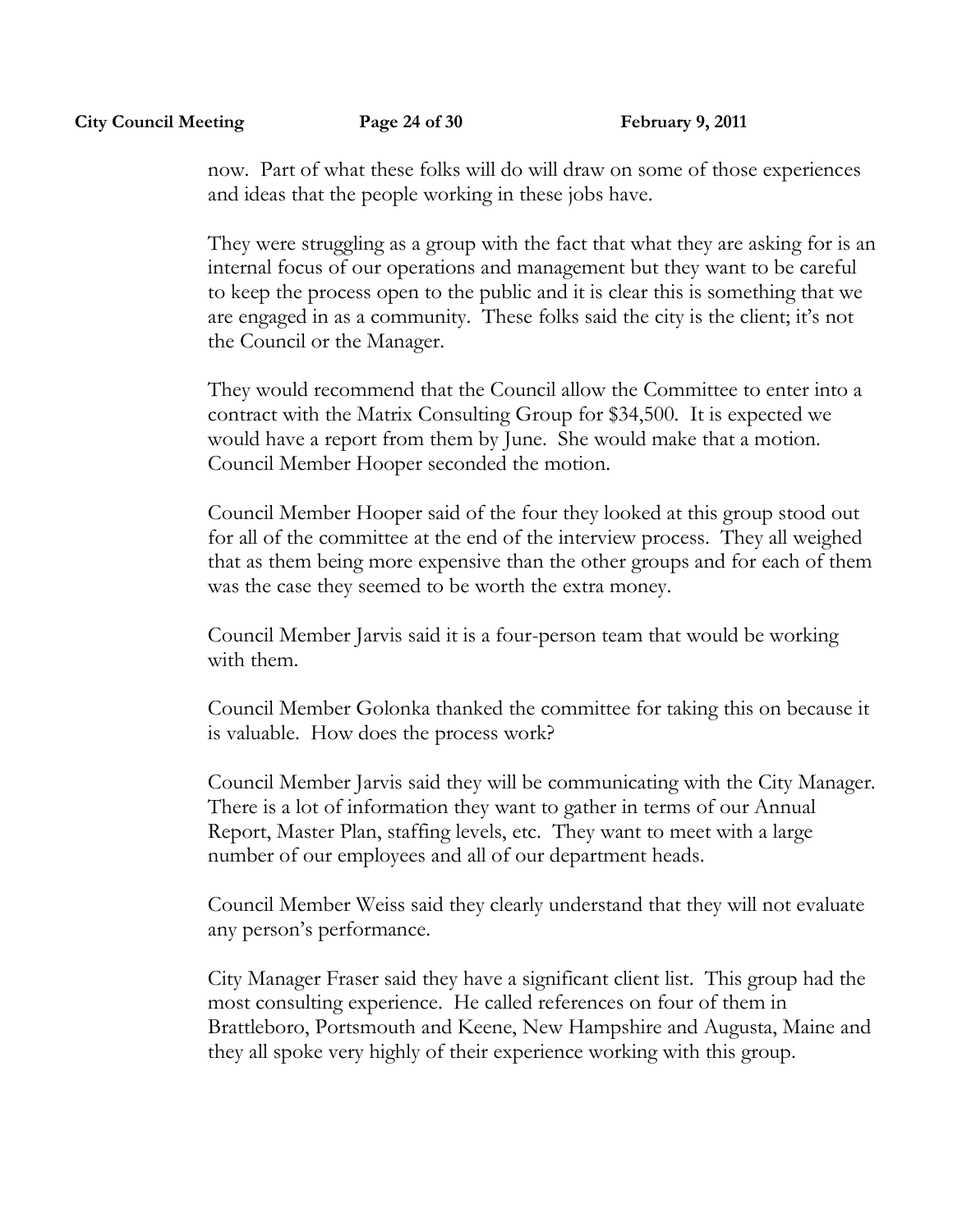Council Member Sheridan said he is willing to accept the committee's recommendation on this. He would like the future Council to think about this. The value is not going to be in the report but in the courage the Council uses to implement what is in the report and to actually carry some things out. He thinks it needs to be done but he hopes it doesn't end up being a fancy report on a shelf.

Council Member Jarvis said their implementation rates are very high.

Mayor Hooper called for a vote on the motion. The vote was 6-0, motion carried unanimously.

# 11-047. Council Reports:

Council Member Hooper reported he attended an EC Fiber meeting. They will start streaming fiber for their first little pilot project. It is becoming a much more gradual process particularly with the City of Burlington's default. The options for large scale financing are gone. They are trying to work with state politics. Karen Marshall, Governor Shumlin's new broadband appointee, met with them last night.

Council Member Sheridan said this is his last public meeting with Bill Fraser. He has been the only City Manager he has worked with these 12 years and not only is he a good City Manager but even more important a good person. His life has been enriched by these 12 years by knowing him. He wishes him the best going forward. A City Council cannot look good without the staff that is employed under it making things happen. He thinks Sarah Jarvis is a great person, too, and he has enjoyed working with her.

Council Member Weiss said the four town emergency committee met last Thursday and Mr. Golonka did another brilliant job being prepared with a financial analysis of related budget expenses and revenues for each of the towns as related to fire, police, dispatch and ambulance. There was almost two full hours of discussion and suggestions made by representatives and Mr. Golonka is going to rewrite the report. It has been exceptionally helpful in getting the group to focus.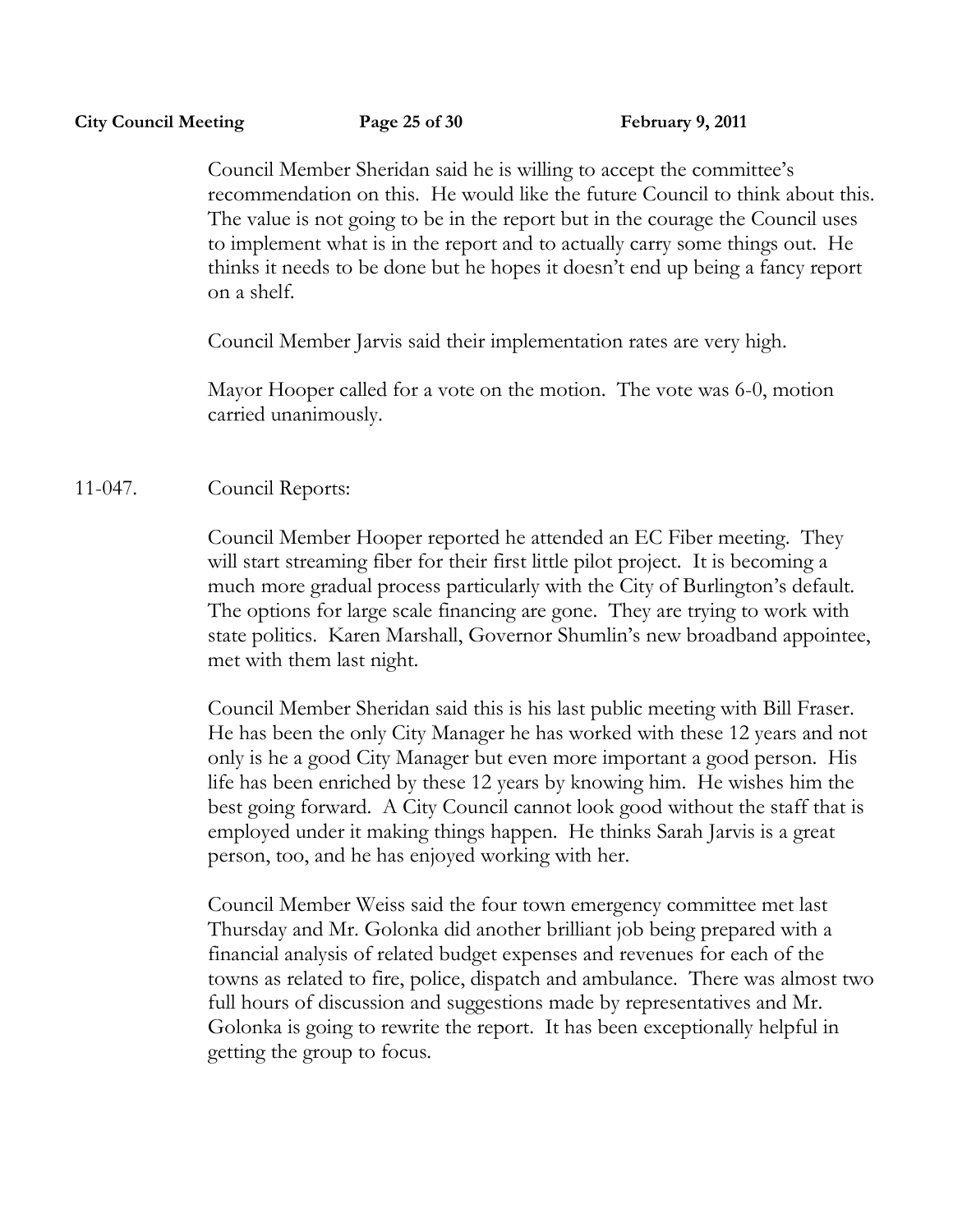Council Member Jarvis thanked Jim Sheridan for his kind words and she has appreciated being under his tutelage and mentorship. She wishes him the best of luck and hopes he stays involved. The Senior Services Coordinating Committee continues to meet very diligently trying to get some recommendations to the Council. They are looking at the end date of Lucinda McCloud's retiring and what they want to have happen before that date.

# 11-048. Mayor's Report:

Mayor Hooper said she was invited to go up to Westview Meadows to meet with some folks and there were about 25 people who attended. She talked to them about the ballot, the budget, etc. She told them about the proposal for the bus and she was interested in how many people said they were very interested in that. They have a van that serves them and it is very limited in scope and people have felt unable to get around.

Washington County Mental Health has put in another application on behalf of the Central Vermont Community to bring in mental health workers to support a crisis intervention team to support our Police Department in Montpelier. The Barre and Montpelier Police Departments have worked together to try to get that and she is real hopeful that this next go at it with Washington County Mental Health will be there. There are some really interesting ideas out there about how to help our emergency responders manage some of the crisis situations they are seeing and Washington County Mental Health can partner in that.

She reminded the Council that the Teen Center is having an open house on February  $11<sup>th</sup>$  from 4:00 to 6:00. They are doing an art display of their talents. The League of Cities and Towns has their local government day at the State House on February  $16<sup>th</sup>$  which begins at 9:00 A.M. It is a nice gathering of local officials who understand the partnership between local and state.

The City Council met at 6:00 P.M. in Executive Session to do part of the City Manager's review and they need to talk about whether they are scheduling another time to sit down and have a conversation with City Manager Fraser.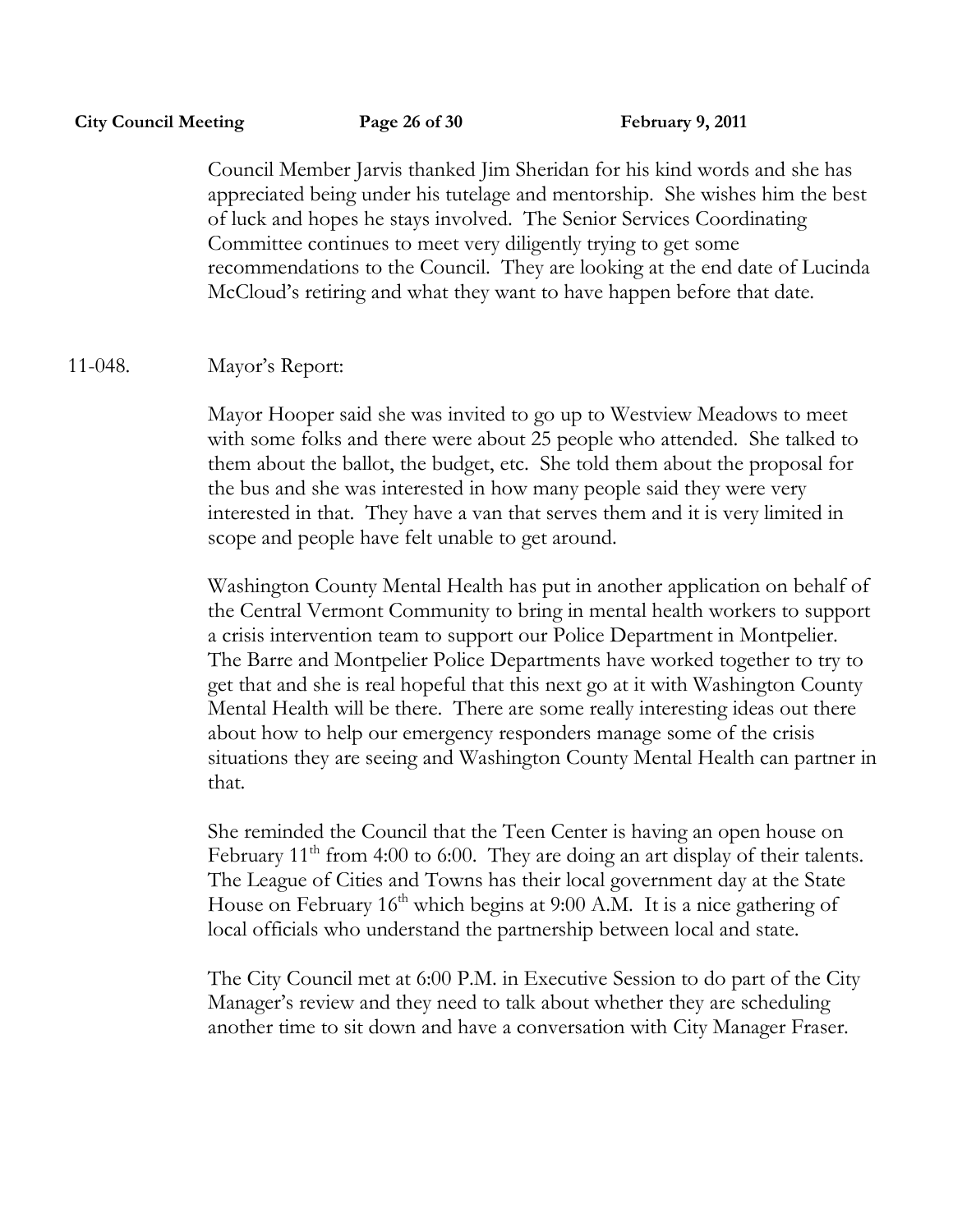**City Council Meeting Page 27 of 30 February 9, 2011**

Sandy Pitonyak sent her a note and said we need to think about the end of the month in terms of Council meetings.

Mayor Hooper told Jim Sheridan has given his passion and enthusiasm and excitement and love to this community for 12 years. He is very proud of the fact that he has showed up for every single meeting for 12 years. But it's not just showing up here and every single day he has cared about this community. He has taken phone calls from people and talked on the street with people and brought that love and passion to helping them solve their problems and getting the service they deserve and being the best representative possible for this community. They are all a great deal richer for him having served in that way and deeply thank him. The Council presented him a clock saying thank you for his 12 years on the City Council from March 1999 to March 2011.

11-049. Report by the City Clerk-Treasurer

City Clerk-Treasurer Hoyt said the property taxes are due on Tuesday, February 15<sup>th</sup>. They have the ballots for the Annual City Meeting so anybody who wants to vote early or is going to be away can vote. February 23<sup>rd</sup> is the last day to register to vote for the Annual City Meeting.

11-050. Status Reports by the City Manager:

They are doing their first preliminary meeting with the Police Union February  $17<sup>th</sup>$  and they still do not have a Council representative. That meeting is set for 10:00 A.M. and scheduled to set the ground rules and schedule. They meet every two weeks to bargain.

Now that they have received the official retirement notice from Fire Chief Schneider it is time to do a search for a new Chief. They will probably restrict the search to New England this time. That will include him, the Police Chief, Director of Public Works, Fire Union and a citizen representative. He has found it useful to ask a former Council Member to serve. That has worked well in years past to give that perspective. He plans to have the new Chief named before Chief Schneider retires on May 1<sup>st</sup>. Hopefully in mid April they will identify the new Chief.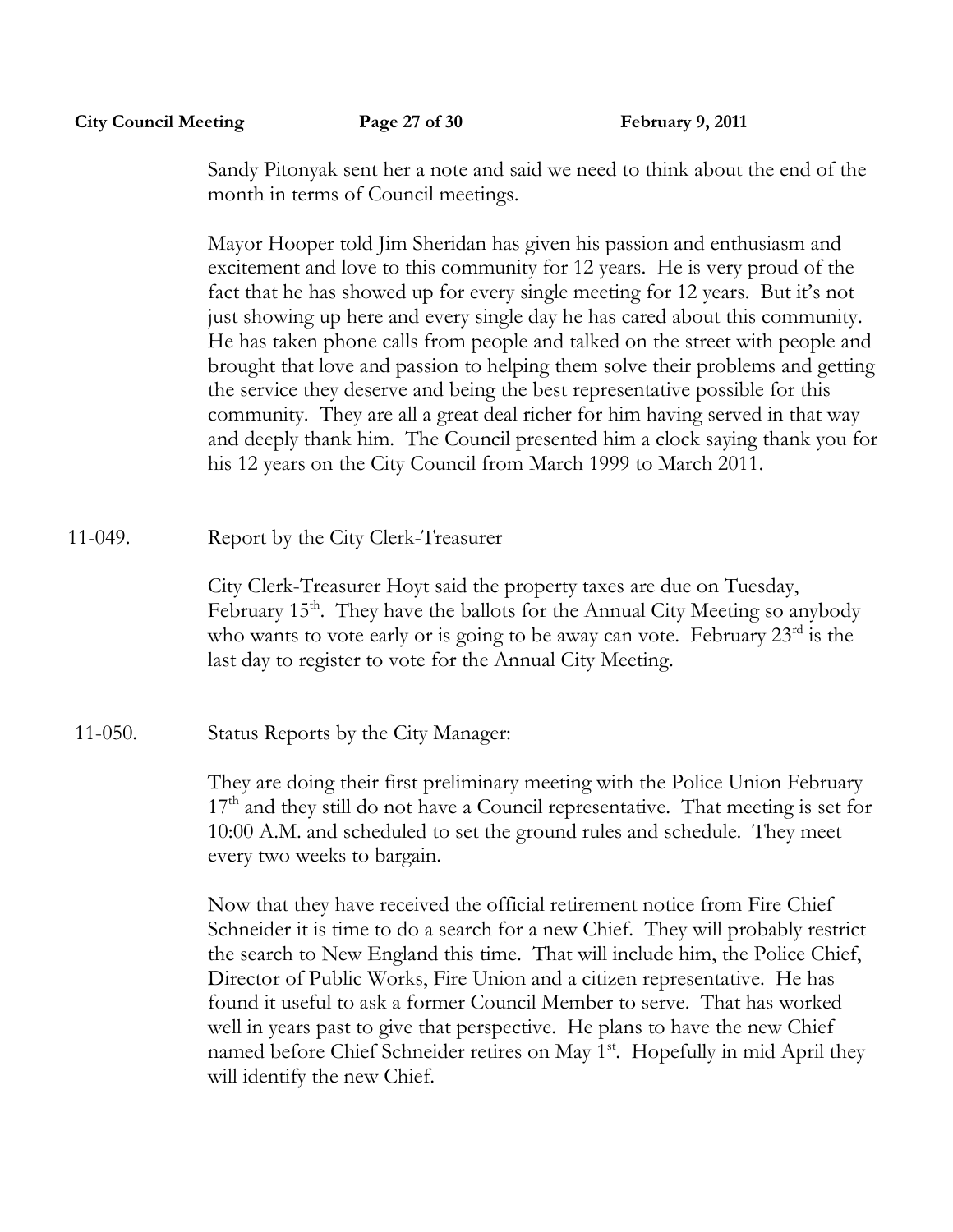- 11-051. Agenda Reports by the City Manager
	- a) Consideration of the City Manager's  $2T<sup>t</sup>$  Century Project, including a **Paperless Council Policy Recommendation**.
		- 1) The City Manager has provided memos to City Council Members outlining his proposal, as well as information from the **Sunshine Review** website; this website summarizes what makes an effective municipal website for its citizens.
	- b) Recommendation: The City Manager is requesting that the Council (1) formally endorse the overall project and its stated goals; (2) specifically approve the paperless meeting policy including the related equipment funding; (3) acknowledge and approve the change in minutes preparation; and (4) offer any concerns, comments or suggestions to staff.

City Manager Fraser said he attended the ICMA Conference last fall in San Jose and this year's theme it was about technology. He heard a lot of suggestions about how things can be done. Number one, we need to ramp up our public information. We have been ramping up our web site. You hear the Governor talk about transparency and it is a big issue in the press and we have taken a lot of steps to be more open than we have in the past. One of the things he heard about in San Jose was the Sunshine Review who ranks municipal and state web sites and gives guidelines. He tasked the staff to get this done. Our survey showed us a direct curve between the ways people get information. The younger you are the more it is based on technology and the older you are the more it is based on the newspaper so we are in this age where we have to do both. He has been giving out weekly memos now with information about our departments now. It is important they get focused on the Carr Lot projects and the District Energy projects which are important, but it is important to remember that really 90 percent of what the city does is those services they deliver daily and that is really our responsibility all of the time. The public needs to read these reports on line to be reminded of that as well.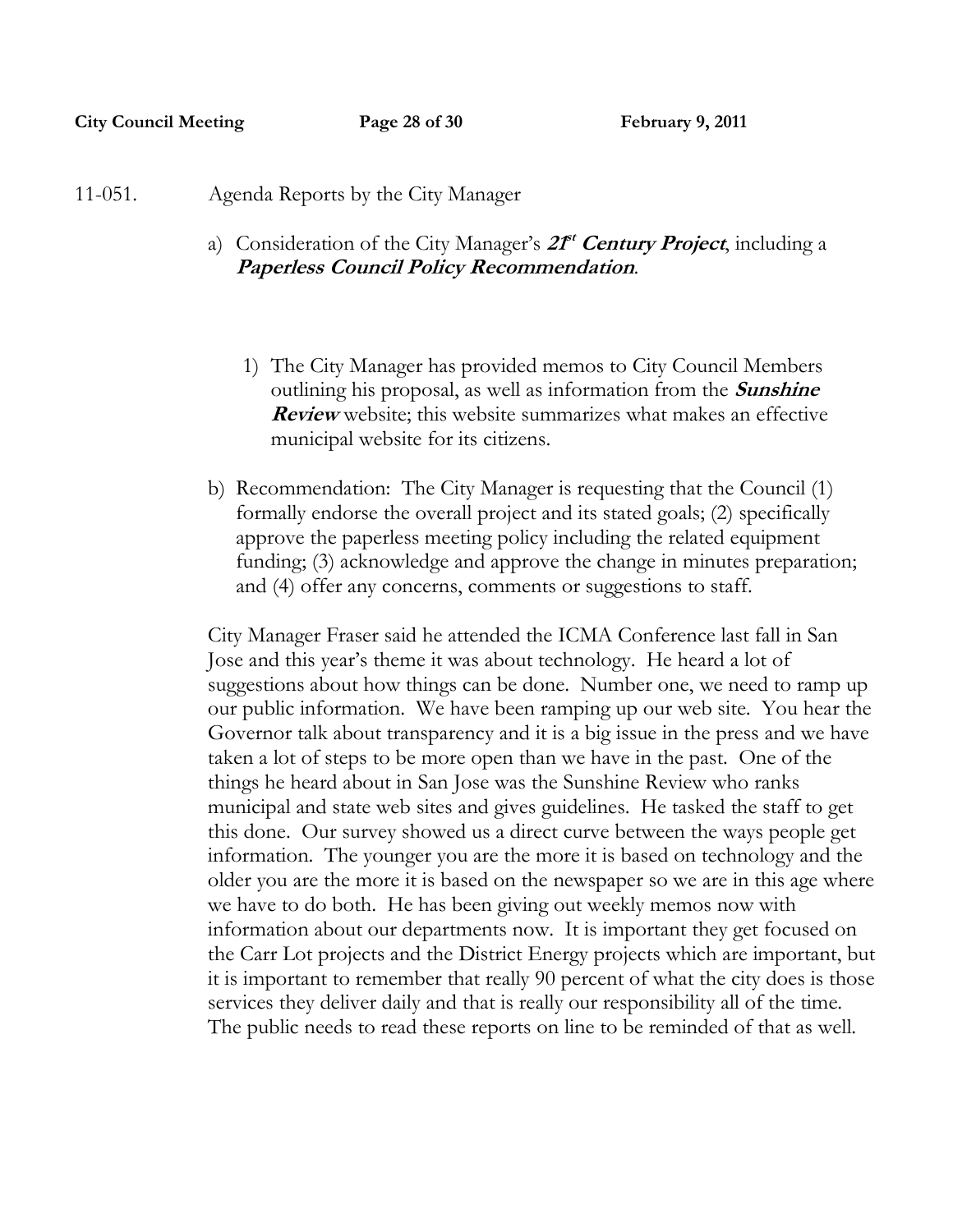As of last Friday we have a City of Montpelier Facebook page. The web site is now linked and there are 51 people who liked us today. The city also has a twitter account. Going to the city's web site or going to look in the paper for ads is a request to see what the city is doing. People who are looking at Facebook are looking to see what people are doing and what is going on in their life. They will experiment with regular updates.

City Treasurer Hoyt is looking at different ways to use technology in accepting payment. They have set a target to have debit/credit card payments by the end of the year but hopefully by July 1. There are a lot of people who want to pay parking tickets or taxes with them because not many people carry cash or checkbooks any more. They are trying to look at ways to download zoning permits. We still have to have meetings but we realize that people work.

In line with the video Charlotte is ready to look at how we do the minutes. Maybe now is the time to scale down the minutes to something more of a synopsis and less of a transcript.

The last piece is that starting after Town Meeting Day that we no longer will have all of these paper packets and do everything on line. They are already posting the packet information on line. Technology exists where it makes it easy to read and they think the time is now to do that and get rid of all photocopying and keep paper copies for the Clerk's records. He provided the Council a memo about a proposal for doing this. If the Council approves that tonight their goal would be to have it ready to begin.

Council Members Jarvis and Golonka said it would be great to get rid of all of the paper.

Council Member Sherman moved the Council approve the **2f<sup>t</sup> Century** *Project* and move ahead to paperless, more open, more efficient and more transparency. Council Member Sheridan seconded the motion.

Mayor Hooper called for a vote on the motion. The vote was 5-0, with Council Member Weiss abstaining.